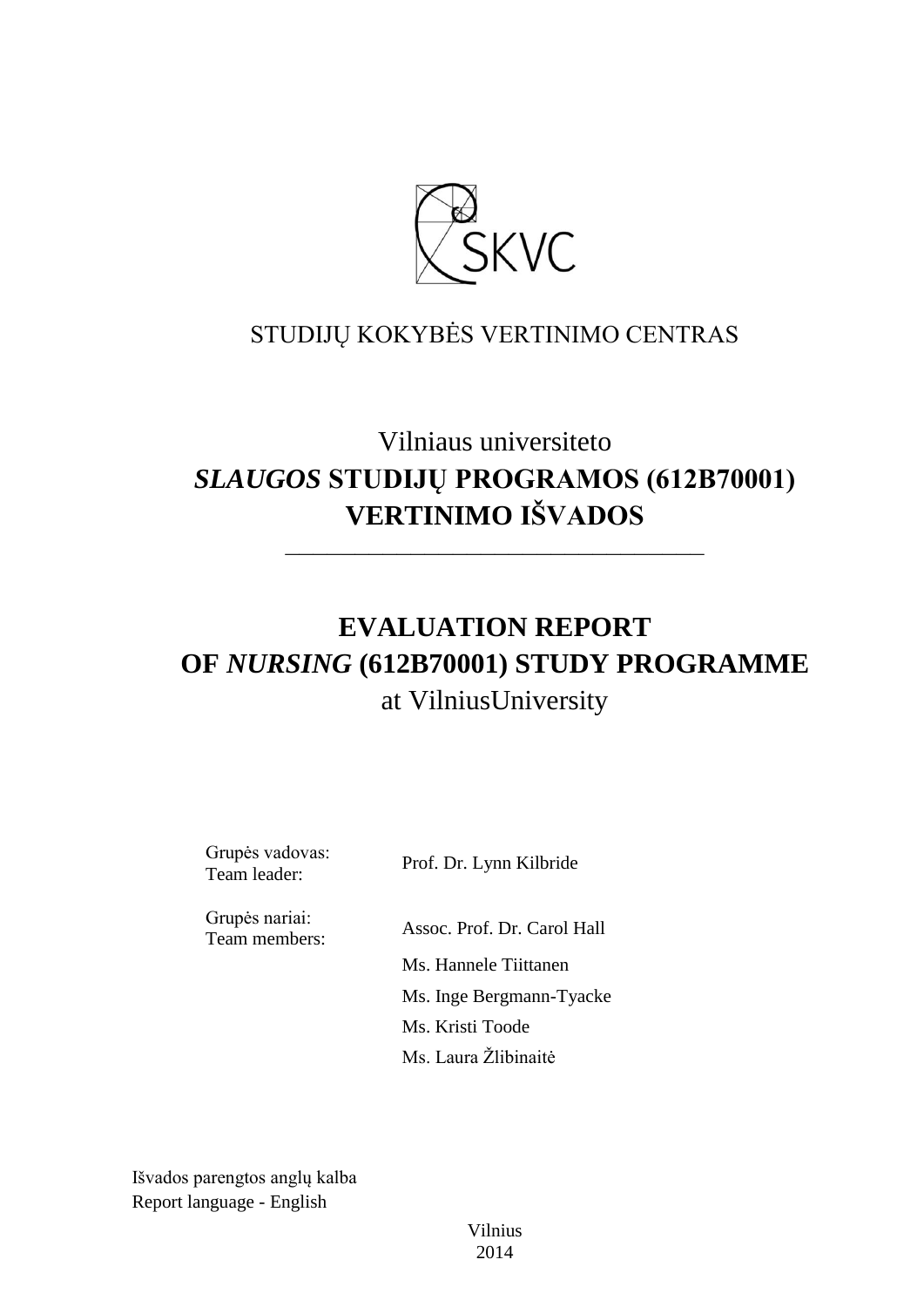### **DUOMENYS APIE ĮVERTINTĄ PROGRAMĄ**

| Studijų programos pavadinimas           | Slauga                                            |
|-----------------------------------------|---------------------------------------------------|
| Valstybinis kodas                       | 612B70001                                         |
| Studijų sritis                          | Biomedicinos mokslų                               |
| Studijų kryptis                         | Slauga                                            |
| Studijų programos rūšis                 | Universitetinės studijos                          |
| Studijų pakopa                          | Pirmoji                                           |
| Studijų forma (trukmė metais)           | 4 (nuolatinės studijos)                           |
| Studijų programos apimtis kreditais     | 240                                               |
| Suteikiamas laipsnis ir (ar) profesinė  | bendrosios<br>bakalauras,<br>praktikos<br>Slaugos |
| kvalifikacija                           | slaugytojas                                       |
| Studijų programos įre.g. istravimo data | 2004-02-17, No.219                                |

## **INFORMATION ON EVALUATED STUDY PROGRAMME**

–––––––––––––––––––––––––––––––

| Title of the study programme.               | <b>Nursing</b>                     |
|---------------------------------------------|------------------------------------|
| State code                                  | 612B70001                          |
| Study area                                  | <b>Biomedical Sciences</b>         |
| Study field                                 | <b>Nursing</b>                     |
| Kind of the study programme                 | <b>University Studies</b>          |
| Study cycle                                 | First                              |
| Study mode (length in years)                | 4 (full time)                      |
| Volume of the study programme in credits    | 240                                |
| Degree and (or) professional qualifications | Bachelor of Nursing, General Nurse |
| awarded                                     |                                    |
| Date of registration of the study programme | February 17, 2004, No.219          |

© Studijų kokybės vertinimo centras

The Centre for Quality Assessment in Higher Education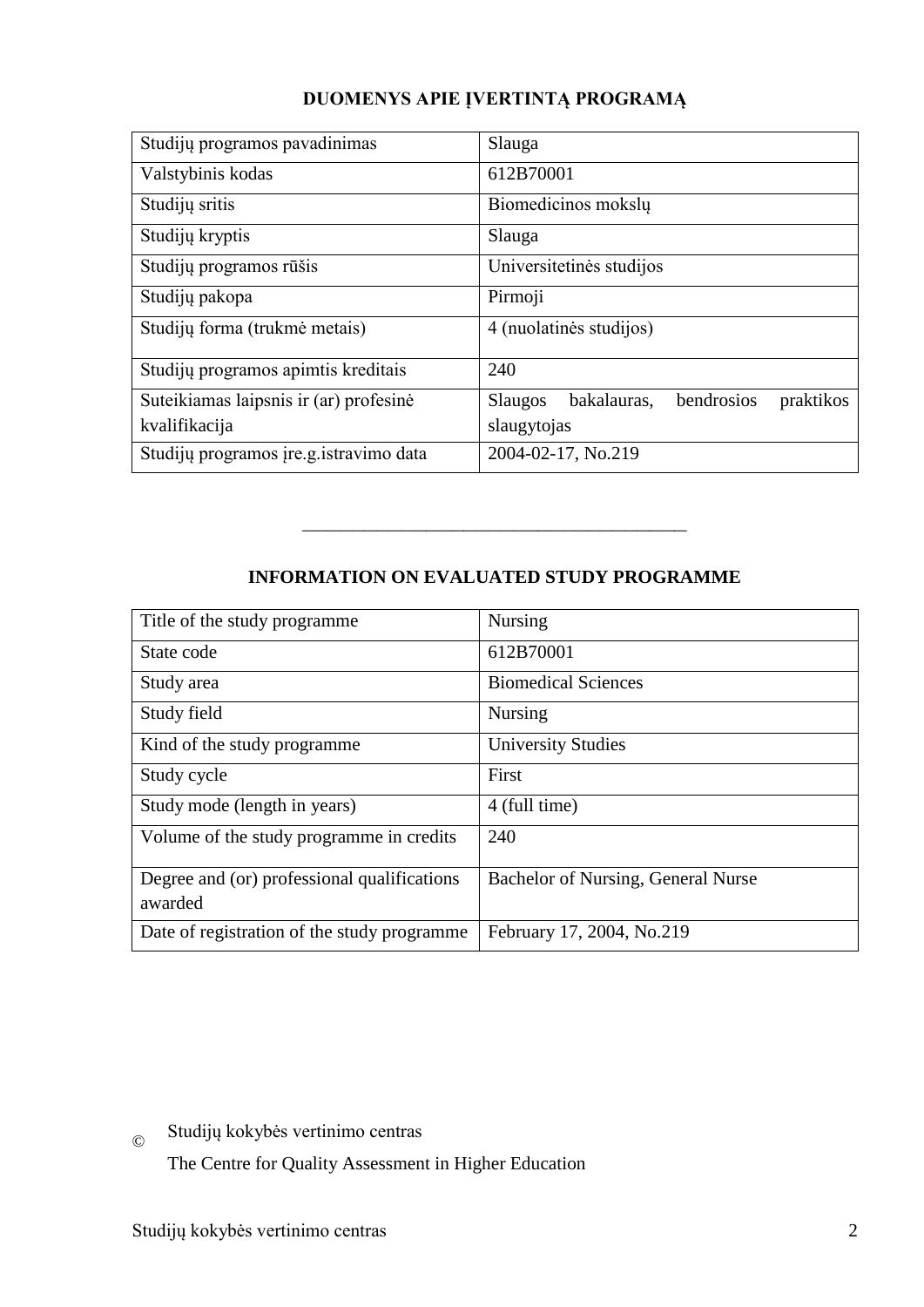# **CONTENTS**

<span id="page-2-0"></span>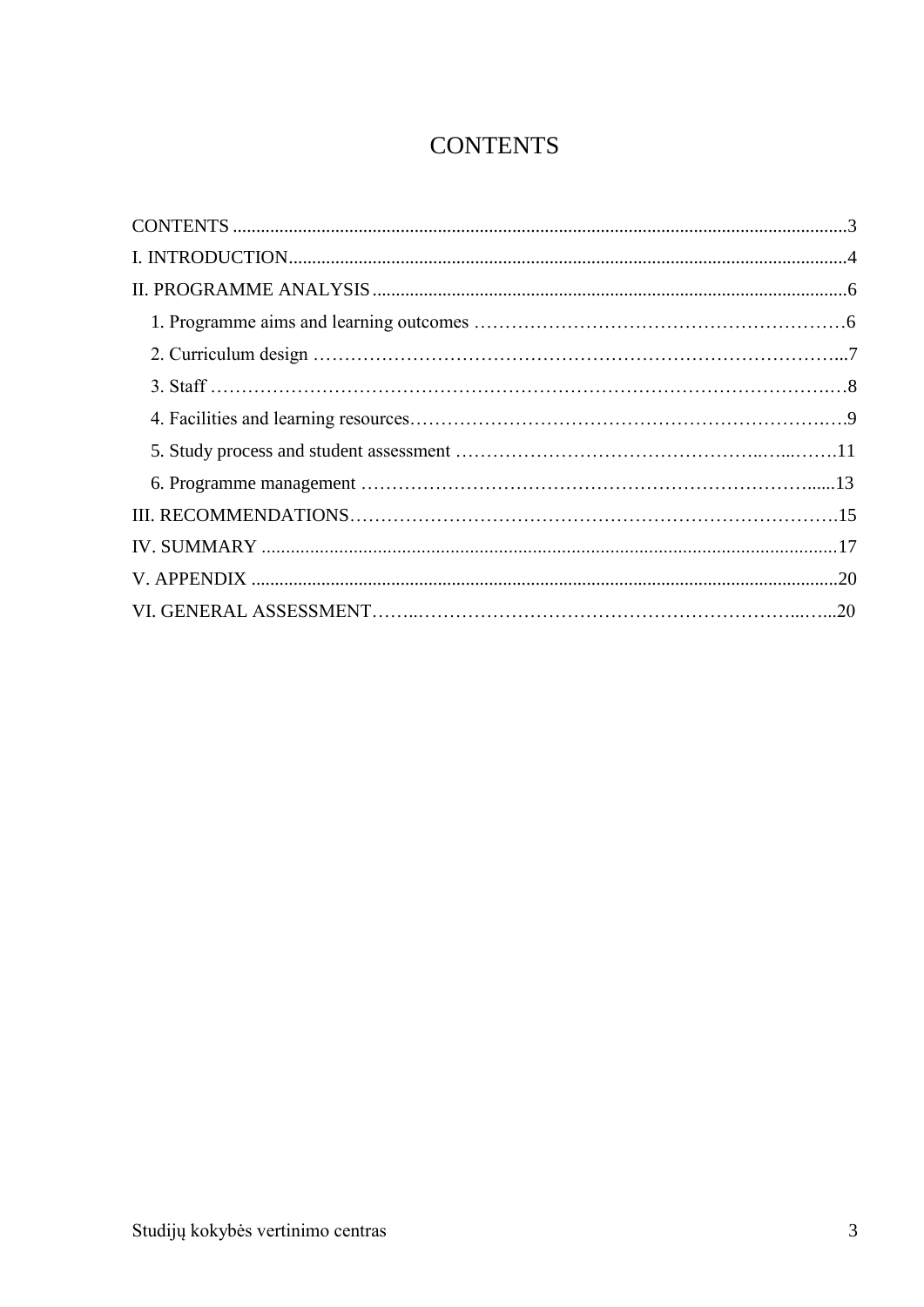#### <span id="page-3-0"></span>I. INTRODUCTION

This first cycle Bachelor of Science Nursing full time study programme is offered by the Faculty of Medicine at VilniusUniversity. It was first registered in 2004. The programme"s last external evaluation led to accreditation for three years until 15 July 2014. The recommendations of this review are detailed in Appendix and were taken into account when evaluating study programme in spring 2014.

The present review has been carried out under the guidelines and procedures of the Centre for Quality Assessment of Higher Education (SKVC) and has been monitored by an SKVC coordinator. The assessment process comprised the individual review of the self-evaluation report (SER) by the team members, following the criteria laid down in SKVC"s *Methodology for Evaluation of Higher Education Study Programmes*. In addition, each member of the expert group particularly focused on one or several themes as assigned by the team leader and compiled a draft report on the findings with a list of issues to be clarified during the visit. Preceding the visit, the expert group met to share their thoughts and questions regarding the study programme and planned a strategy for assessment (such as which topics or questions to raise with which group).

During the visit, the team experienced a high degree of hospitality. The evaluation team were able to visit different University sites across the town including the hospital, the Nursing Study Centre and various teaching and learning spaces relevant to the programme. Meetings took place with administration, the self assessment team, teaching staff, students, graduates and social partners. It was also possible to look at resources and facilities as well as students' final theses and other study work.

Following the visit, the expert team met to discuss the findings of the evaluation and to agree the results. Finally, feedback was given to the group of faculty staff present, including commendations as well as recommendations for future development.

The SER provided to the evaluation team contains a number of errors, inaccuracies and missing or faulty references. This led to difficulties in assessing elements of the programme. Attempts were made to clarify these aspects during the meetings. However, there were still mistakes in the revised material handed out during the visit (such as Annex 3.1 where subject-specific

Studijų kokybės vertinimo centras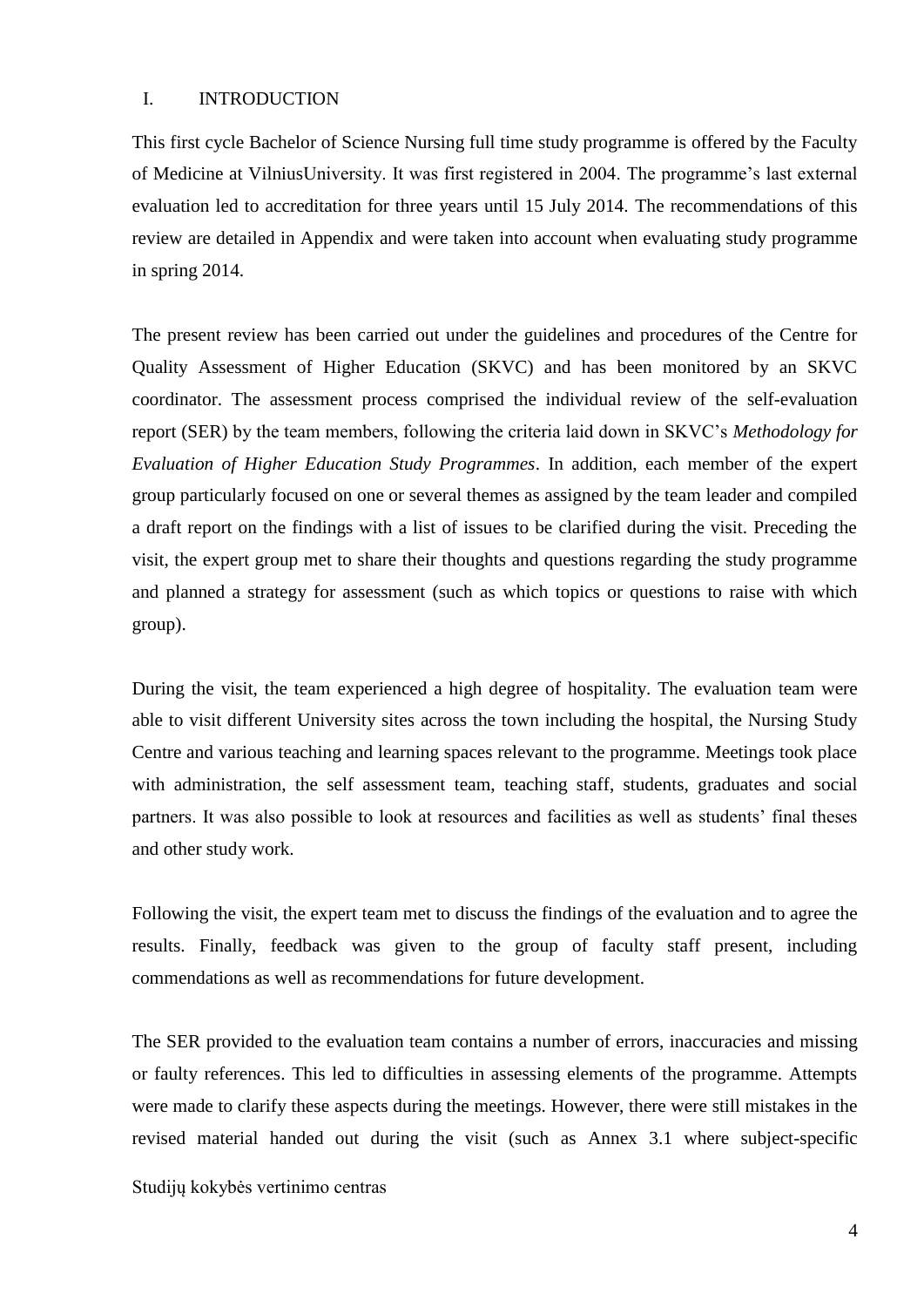competences are listed as generic competences) and inconsistencies reported by the different teams on certain issues, such as the role and number of practice hours as part of this programme. Also, different statements were made as to which version of the revised study programme the SER refers to including the information that the SER includes overlaps between the old and the recently updated study programme.

Some of the inconsistencies will be reflected in this evaluation report.

Studijų kokybės vertinimo centras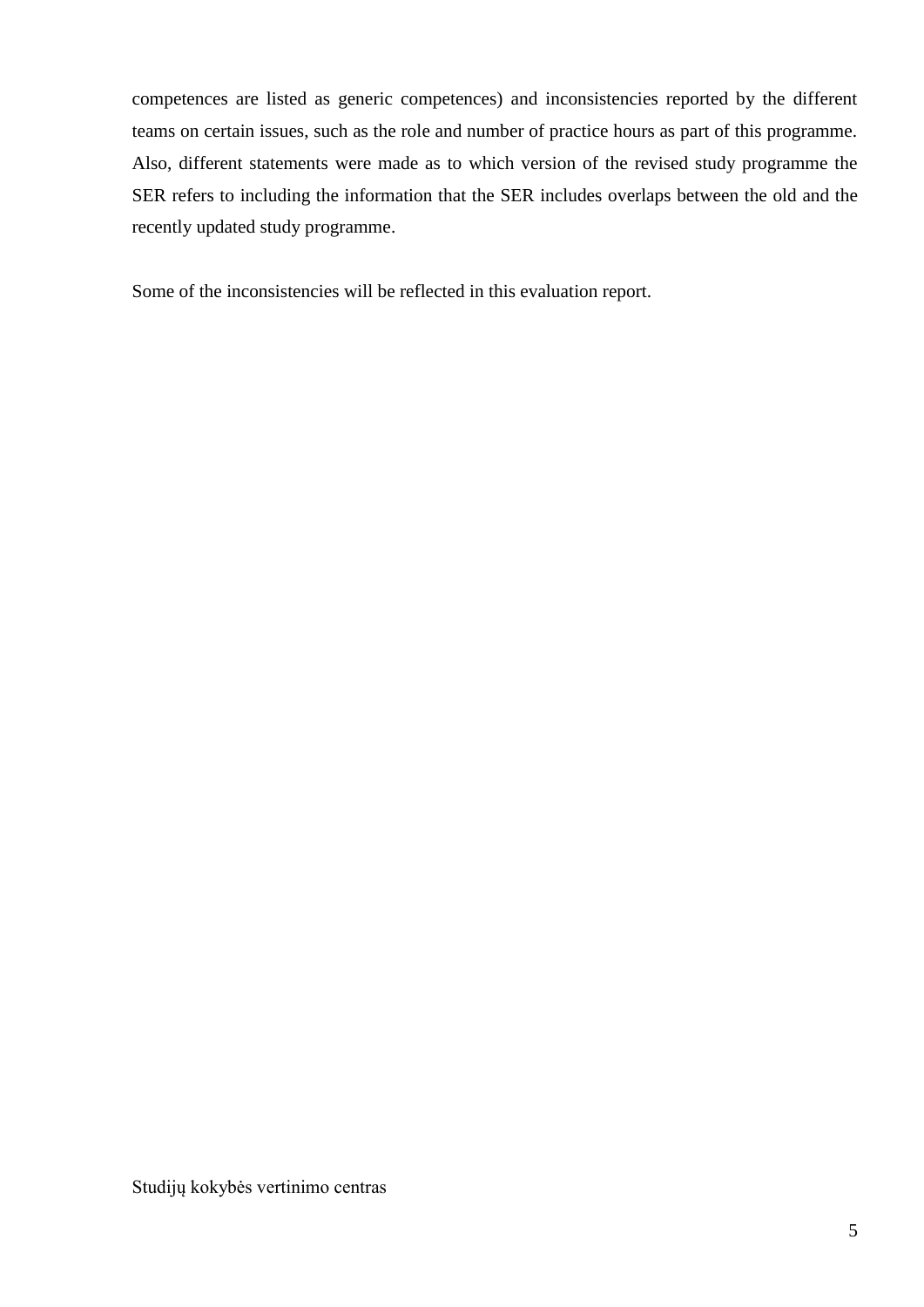### <span id="page-5-0"></span>II. PROGRAMME ANALYSIS

#### <span id="page-5-1"></span>*1. Programme aims and learning outcomes*

The aims and the learning outcomes for this programme were not clearly defined within the SER received on page 8 (section 22). There is an extensive list of what the graduate nurses should achieve and how they should function, but the evidence base for this is not provided (for example Ministry of Health guidance or WHO guidance). When questioned about the basis for this development the programme team did not provide a clear response to the evaluation team. On page 9 (section 24) of the SER there is a statement about the objectives of the course and, apart from health promotion, it can be assumed that the theory needed for the nurses to achieve what expertise is covered within the modules that are delivered as part of the programme (SER, Annex 1. Plan for bachelor's degree programme in nursing). However, to achieve many of these things, e.g. assessing patients core nursing skills such as clinical decision making are required and it is not explicitly stated where these skills could be adopted within the theory and practice element of the programme.

The competencies of the programme stated on page 10 of the SER (section 27, 28) are not termed as learning outcomes and there is no mapping of these provided. However it is necessary to provide evidence of learning outcomes. The mapping of the programme in the SER Annex 1 does not incorporate any of the competencies stated so the mapping of the curriculum does not exist according to this programme (although the document says this is in Annex 3.2 which is the staff list). When questioned about this the programme team indicated that they had made an error and asked if they would provide the mapping document to the evaluation team at the end of the day. The document that was received had some inaccuracies so it was problematic to assess the programme. From this evaluation it had to be concluded that the programme aims and learning outcomes were not well defined or clear or publicly accessibleand there was not enough information provided to say that the programme meets the needs of the public or labour market. However, in the meeting with social partners they did indicate full support for the programme and demonstrated that there was good partnership. If the staff at VU could articulate as effectively the benefits of the programme the evaluation team would have been perhaps able to reflect more positively on this aspect of the evaluation.

On page 13 (section 43) there is a statement about how the study programmes are improved (annual surveys, reviews etc) but there is no detail about this process and social partners involvement. Therefore it cannot be established whether this programme meets the needs of academic, professional requirements, public needs and those of labour market.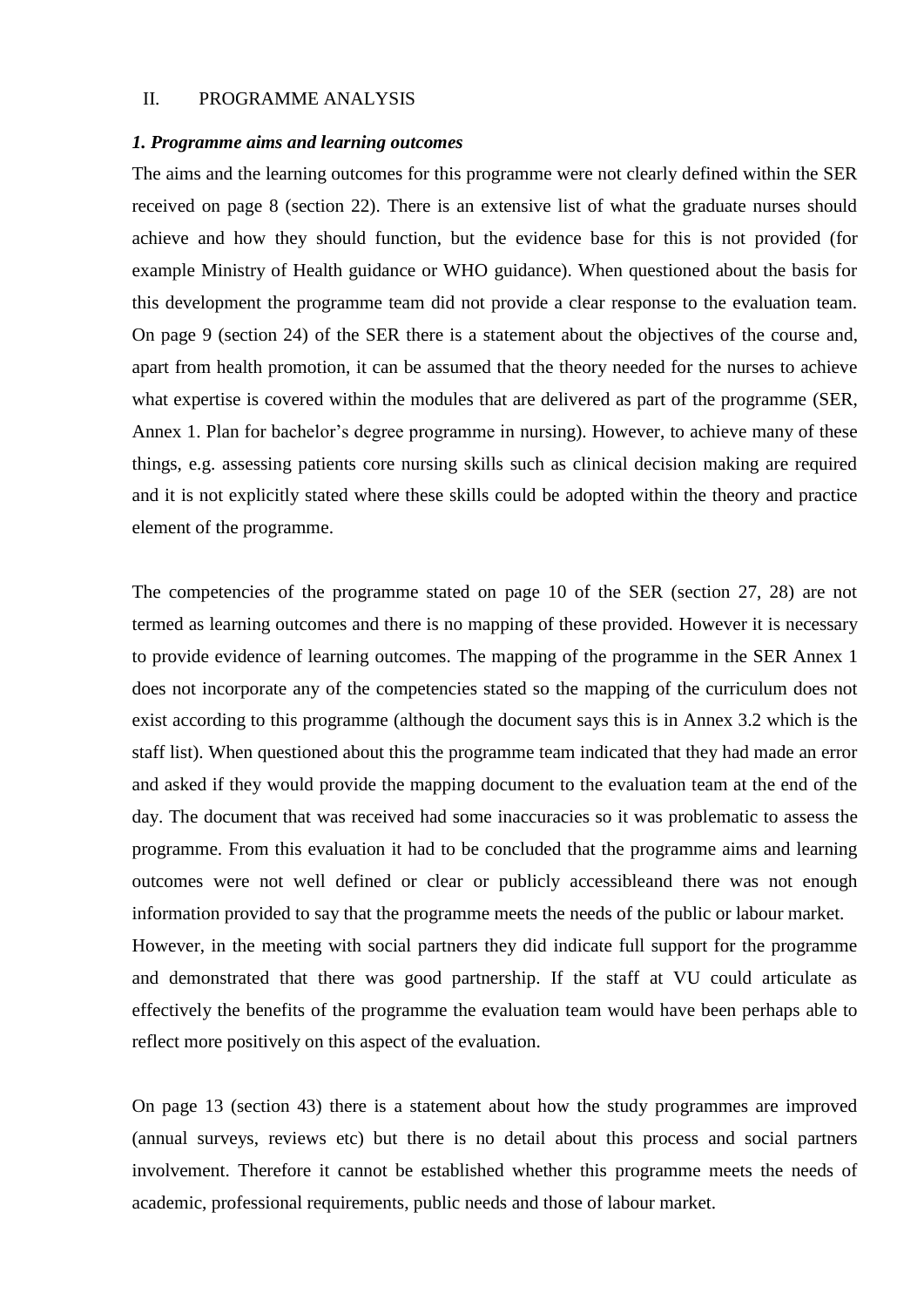<span id="page-6-0"></span>Unfortunately there are a lot of inadequacies and inaccuracies in programme aims and learning outcomes which made the programme look unclear and uncompleted. Unfortunately also the programme team and the interviewed staff could not give the consistent answers or explanations to the questions concerning the programme aims and learning outcomes.

#### *2. Curriculum design*

The Bachelor of Nursing Degree programme has 240 ECTS, of which nursing subjects are 159 ECTS, other 81 ECTS are medical and natural science studies (47 ECTS), social science and general university studies (34 ECTS). There are 5 ECTS elective studies, single courses are between  $3 - 6$  ECTS. The first year of the studies are mainly other than nursing studies which does not support students' nursing identity or growing to the nursing profession. In general the impression of the curriculum is quite medically focused.

It is stated within the document pg. 14 (section 49) of the SER that the programme does not comply with EU regulations. It is reported that there are insufficient number of hours assigned for practical training though there is a plan to increase the practical training hours in coming years. Also on questioning, the team acknowledged this to be the case identifying that the programme did not have the necessary clinical hours, despite being told that must be addressed by the previous evaluation panel. The evaluation team spent a significant amount of time trying to establish whether the calculation of hours was not accurate to assist the team meet the regulations of 2300 clinical hours. However, the conclusion of the team was that the number of clinical hours included in the programme does not meet the current regulations even there has been intentions recently to add clinical training hours. The fact that there has not been enough improvements in clinical training hours from the previous evaluation feedback makes it difficult to approve this programme.

There was no repetition of the study subjects and from the listed modules, but it could be said that some of the main themes for nursing into future are covered e.g. mental health, geriatrics. However, due to the lack of stated LOs and the decision to embed programme learning outcomes within the modules it was difficult to assess this curriculum and discussions with the team did not assist the evaluation team assess this aspect of the curriculum. In the meetings with the evaluation team, there were inconsistencies in the reports given by staff, students and administration about content, assessment methods, teaching hours and practice hours. The teaching teams indicated that they did not have regular team meetings suggested that they were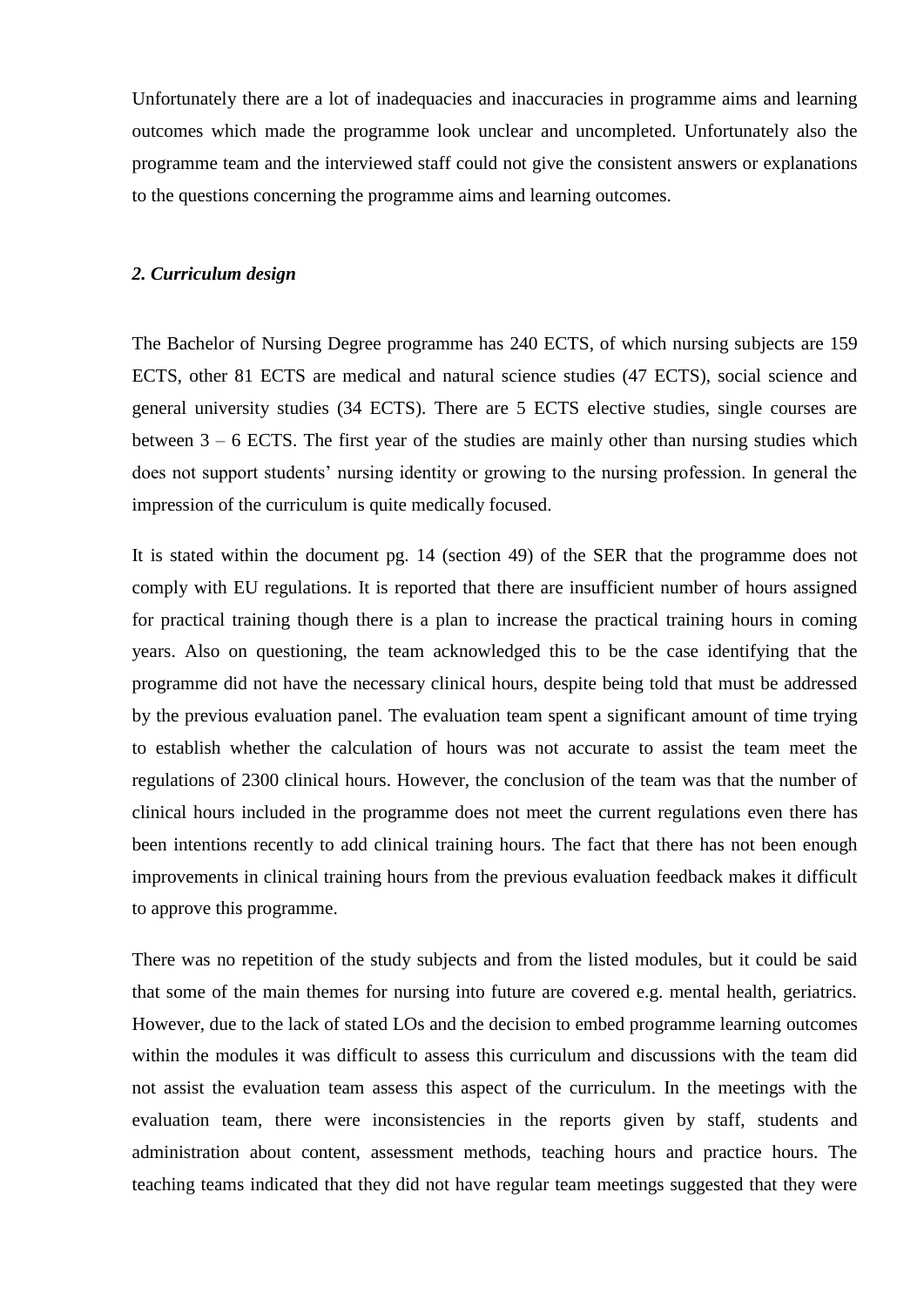not aware of all the teachers involved in the nursing programme. The evaluation team concluded that this may explain why upon close scrutiny of the module descriptors it was apparent that the core competencies and subject specific competencies are not aligned and that therefore the curriculum has no evident continuity. The teachers of the programme in specialist areas such as cancer and maternal health demonstrated academic and clinical excellence. However, as there was a lack of nursing staff teaching on the programme topics which reflect advancements in the science and art of nursing e.g. reflection on practice were not apparent within the programme.

### <span id="page-7-0"></span>*3. Staff*

The staff meets the legal requirements:

- at least 50% of the programme must be taught by scientists  $= 64\%$
- over 50% of the staff have no less than 3 years of practical work experience = over 90%

The teaching staff is academically experienced, most of them have a PhD degree, and all professors and associate professors have gained expertise in scientific research. All lecturers who deliver courses in the nursing programme have gained teaching experience and have also practical experience.

Unfortunately, the qualifications of the teaching staff are mainly achieved within the field of medicine and did not appear adequate to ensure nursing ethos and perspective. This problem has been raised in a previous evaluation report, but the situation has remained. There was no clear evidence demonstrated of improvement or change in this respect. Also there is no mentoring training organized for the nurses supervising the students in their clinical placements, which would be highly recommended to guarantee the successful learning experience in practice.

The number of the teaching staff is 40. As most of the teachers are also clinicians, they work both at the school and in practice, which makes it challenging for the teachers to commit to the nursing programme development work. There are just a few teachers with a nursing background and this makes it also problematic to ensure programme development and achieving learning outcomes in nursing courses.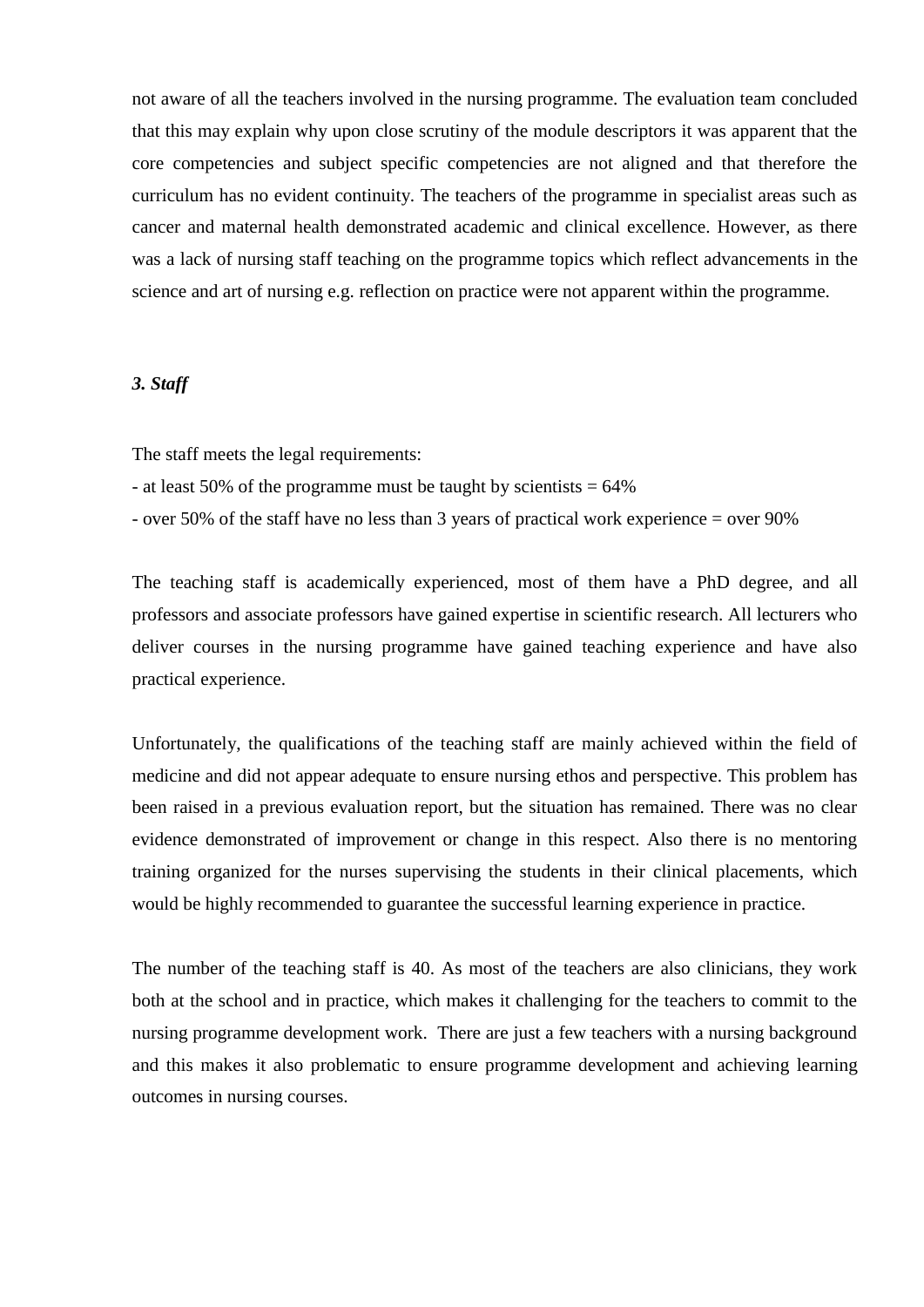Staff – student ratio is reported to be "excellent" but the numbers are not specifically reported. There was evidence of some changes in teaching staff during the last three years, but in general the staff turnover is considered to be low.

The University supports the professional development of theteaching staff. Each member of the academic personnel has actively participated to the conferences and seminars in their own field. During the last five years there have also been several international projects where the teachers have participated. The University offers also a variety of courses to broaden the faculty teaching competences (new teaching methods). Teachers" professional development interests appear mainly focused on the medical field, which does not benefit the nursing development work which should be done and emphasized within a nursing programme. The staff development aims and objectives were somewhat unclear, for example it is not clearly stated if there is a systematic staff development strategy, and how that is related to the programme development.

The teaching staff of the programme has mainly medical background and their research articles are from the medical field. The staff has also prepared and published teaching literature for nurses which have been a remarkable project, funded by the European Union. The books are used in the programme and support student's theoretical thinking in nursing ("Nursing Theory", "Conceptual Models of Nursing: Analysis and Application).

The teaching staff of the programme is actively involved in research but most of the research is not directly related to the study programme being reviewed. It is challenging to get a real nursing perspective to a research without a nursing background and a deeper knowledge of nursing phenomenon.

### <span id="page-8-0"></span>*4. Facilities and learning resources*

The facilities and learning resources meet minimum requirements but need improvement. It is not helpful that premises are wide spread through town and some premises would benefit from refurbishment. The theoretical courses of nursing studies are distributed between four different buildings of the Vilnius University. Nursing BA students share their rooms with other students of the Faculty of Medicine. Therefore some difficulties with regard to the occupied classrooms revealed during our tour in study rooms.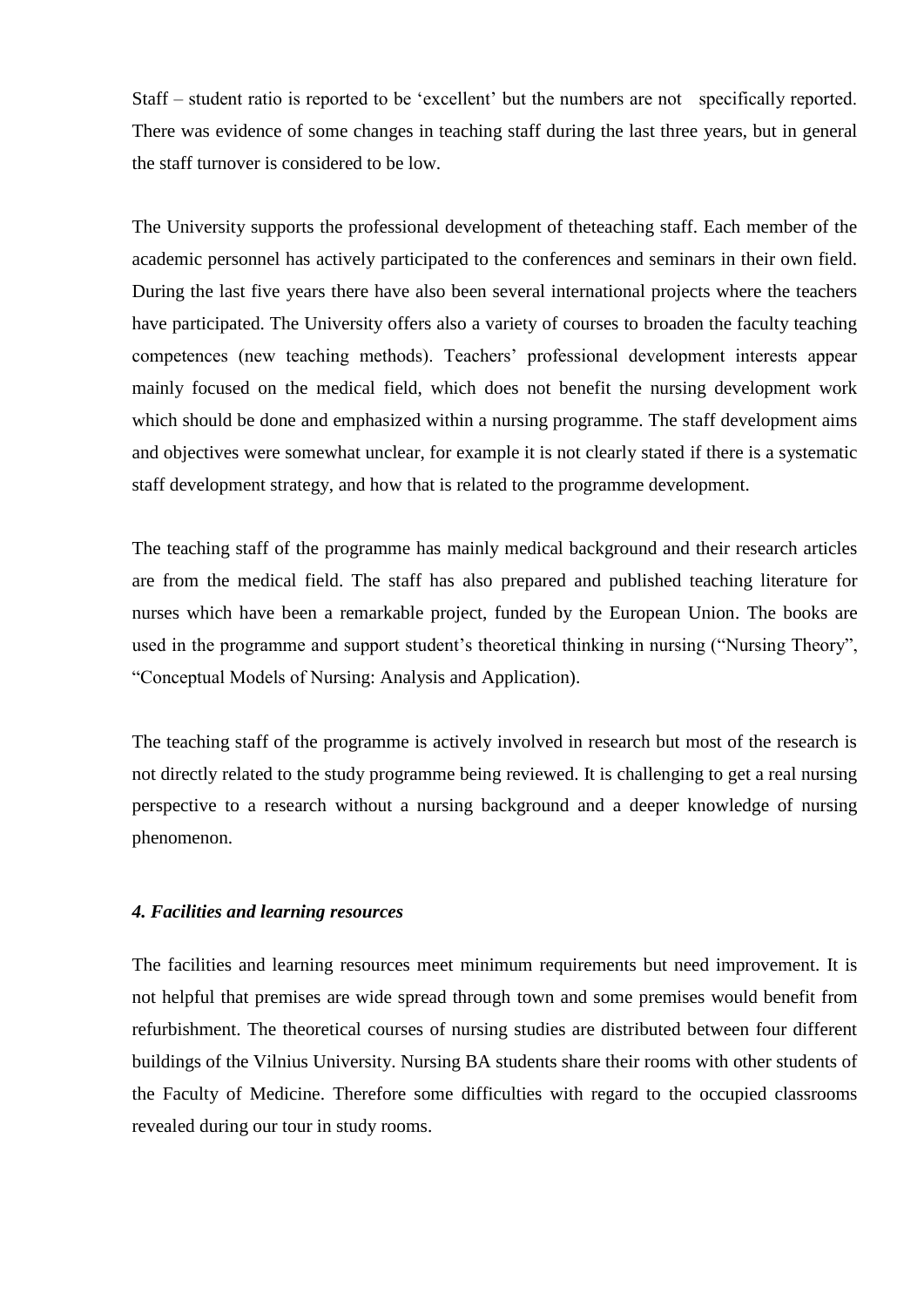Special studies of nursing are conducted in two Nursing Study Centres of the Faculty of Medicine, in two hospitals and several clinics. The number of laboratories and training rooms reported in the self-evaluation report (Annex 3.6. Student education bases) is sufficient. However, during the visiting tour in the Nursing Study Centre (Kairiūkščio str. 2) only one very small training room for maximum 10 students were presented. Regrettably, this was the only training room for nursing BA students that the evaluation team ascertained during their visit and it"s not sufficient for providing training to all nursing BA students.

The amount of inventory and equipment of the classrooms for theoretical courses is sufficient to achieve the aims of the programme. The computer equipment (with modern software) and internet connection is accessible in the faculty for all students and teachers. The number of equipment (dummies, nursing measures, etc.) observed in the Nursing Study Centre (Kairiūkščio str. 2) during our visit is not sufficient facilitating acquisition of nursing procedures and techniques of all nursing students. While lab facilities are well equipped at the medical faculty, they are not central to this nursing programme. The Nursing Study Centre certainly (Kairiūkščio str. 2) needs significant development.

The study and research library services are available for all members of the University, the size and equipment is sufficient. However, students have no rooms for independent work assignments and reading in the Nursing Study Centre (Kairiūkščio str. 2), neither in the Central Campus of the Faculty and its library (M. K. Čiurlionio str.21/27). There are other libraries like MKIC available for the students to study, but it means that they need to move from one place to another to be able to use these services.

Based on the visiting tour in the Central Campus of the Faculty of Medicine (M. K. Čiurlionio str.21/27) and in one of the Nursing Study Centre (Kairiūkščio str. 2), it can be concluded that, due to the old buildings depreciation, the study rooms have poor conformity with healthprotection and safety requirements.

The University identifies good arrangements for students" practice and this was noted by the students themselves. Students mentioned that they would like to have more clinical practices and these should be start already in first year in order to familiarize with the nursing profession. Also social partners mentioned during the meeting that university BA students practical skills could be strengthen but in general their knowledge base is good.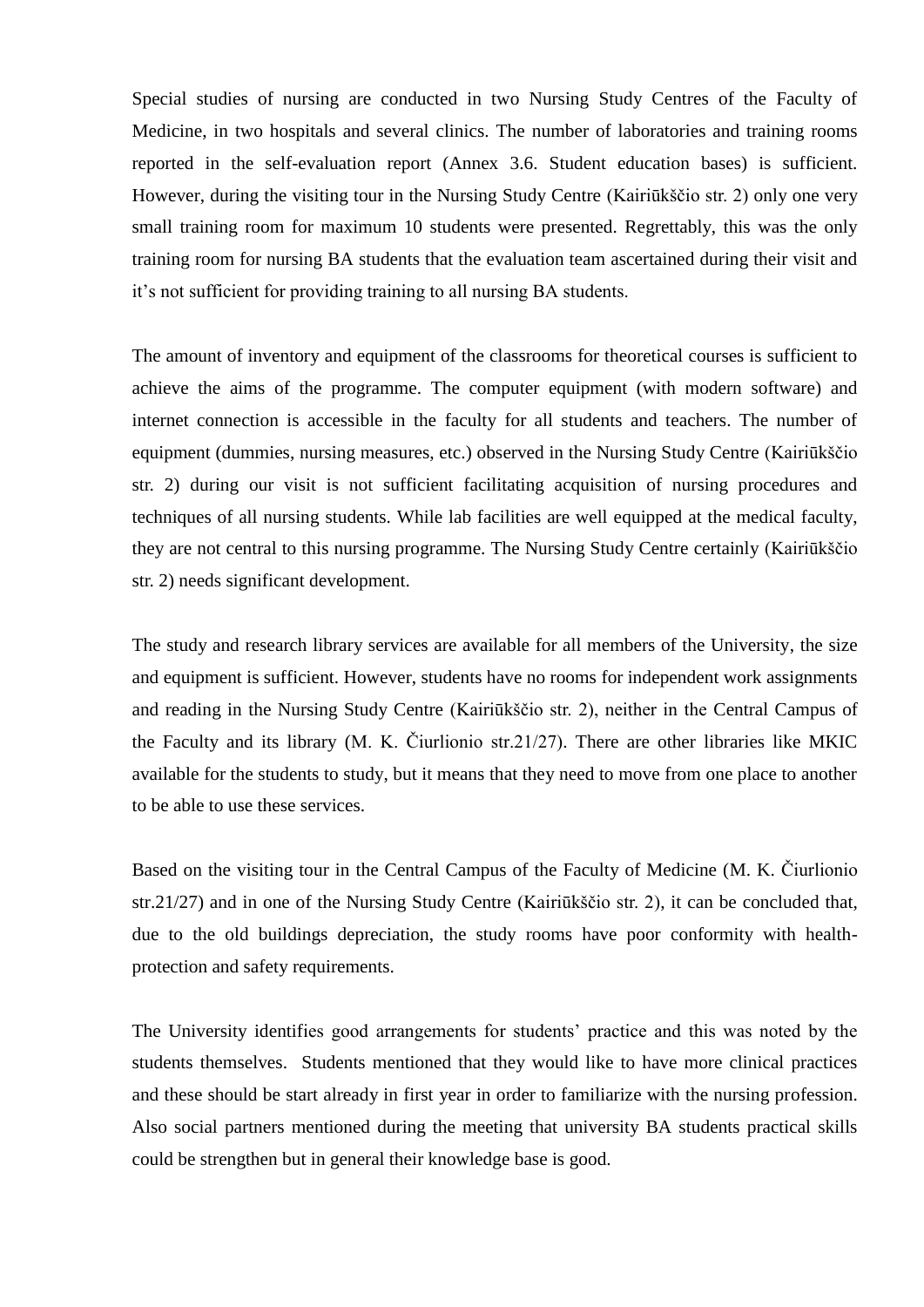With regard to the teaching materials (SER, Annex 3.2. Course descriptions), several texts are out of date and need to be updated to the most recent editions where knowledge has advanced and perspectives regarding to the subjects of nursing standards and ethics, health care policy, and sociology have changed. Scientific articles on contemporary researches of nursing practice should be added to the present collection of required readings, particularly readings of clinical (biomedical) subjects. In the subjects of management and research methodology the corresponding aspects of nursing science should be also added to the required readings. Also teachers noted during the meeting that they use mainly subject-specific (medical) literature and about nursing they just talk in their courses. In addition, during the meeting the students also expressed that they have lack of nursing literature and the existing texts are outdated.

The students and teachers have access to a wide range of specialty-specific scientific journal databases at the Faculty and from home. All listed databases are appropriate for providing education and research at Bachelor's level. The students have free online access to the full text of specialised articles. However, according to the meeting with students, they have not been very active in using databases.

#### <span id="page-10-0"></span>*5. Study process and student assessment*

The admission of students to the bachelor of nursing programme is governed by the Lithuanian ministry regulations and a website is provided regarding these regulations. The University website identifies basic criteria for admission to all bachelor programmes and does identify that individual courses (study subjects) may have specific requirements. There is no indication however, that Nursing courses have any specific requirements within the website for the University. The SER requires that students for nursing must have a secondary school level certificate and also that they must have a specific specified science subject and Lithuanian language. These admission requirements are reasonable and well founded for a Bachelor in Nursing Programme. However, perhaps consideration needs to be taken to looking at alternative criteria such as individuals" values in terms of compassionate caregiving or their values in terms of honesty and integrity, as the attrition rate from this programme is 29%. This is high (and was reported as high by the previous assessment panel). Attrition was particularly high in 2011/2012 (43.8%). It became evident when discussing this with the administration team that the main reason for this is that many students utilise the nursing programme as a route to access medicine. Further discussion, with teachers and with the faculty team suggested that this was not something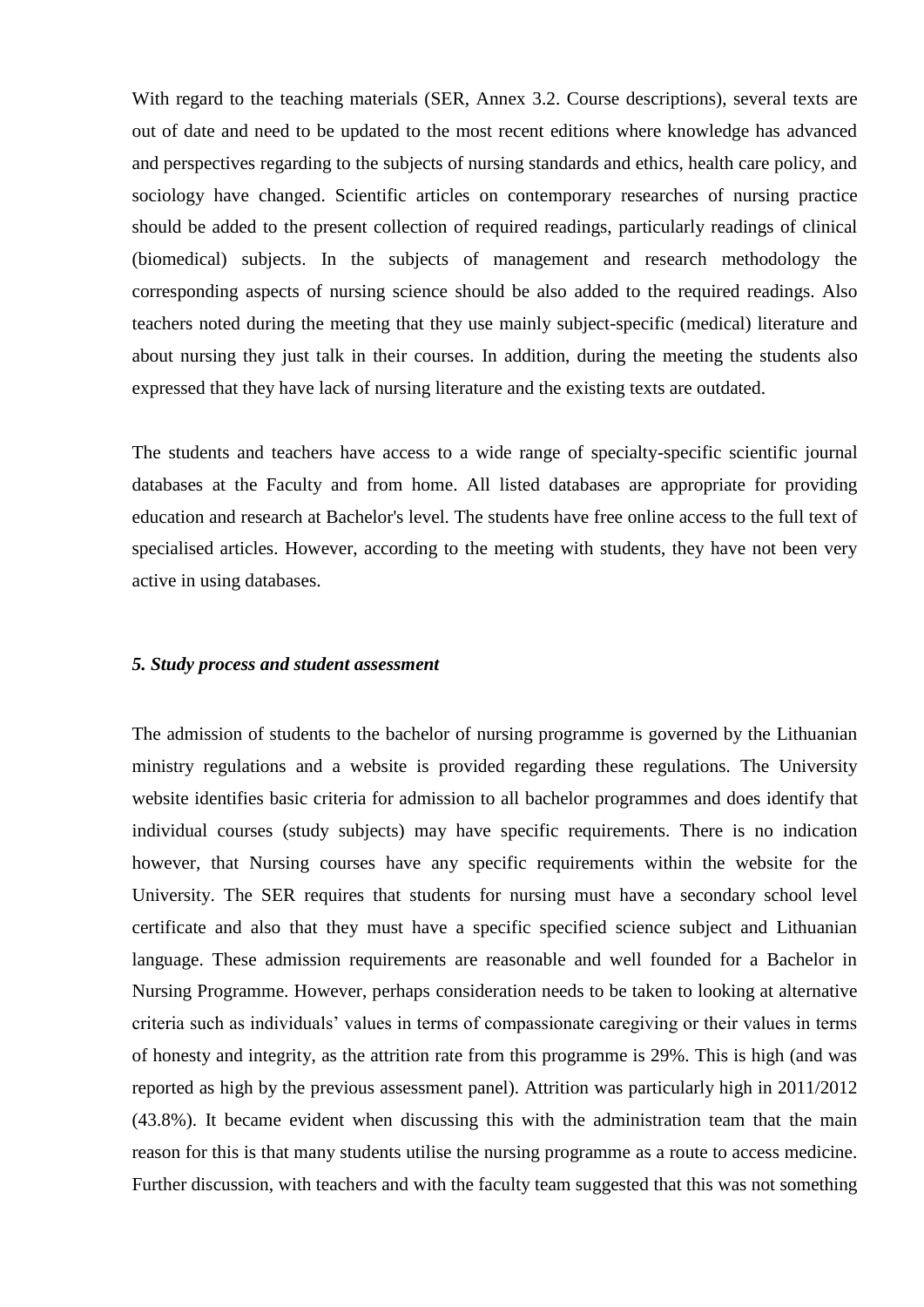which was within the remit of the faculty to manage and the evaluation team observed passivity in respect of this movement away from nursing and toward medicine. Given the current national situation in Lithuania, there is a need for nurses and nursing to exert leadership and cohesion within the profession. Beginning with a positive image of nursing for new students, which includes efforts to reduce attrition and retain good nurses, is thus an important feature in this journey. There should be more teachers in a faculty with their nursing degree background and strong nursing identity to be good role models for nurse students to grow to the nursing profession during their studies. Also more nursing subject studies in a first year would help the students to stay in nursing.

Due to the reasons identified earlier in this report, e.g. lack of clarity of LOs, teaching methods and assessment methods, this section was challenging for the evaluation team to assess. Close scrutiny of the module descriptions did not help as it was challenging to understand how some of the assessment methods would allow the LOs to be assessed e.g. Open ended questions assessing self-development and creative thinking. It was also hard to understand how the programme could conclude with an assessment of the graduates' competence during thesis defence. When asked by the team, staff could not elaborate on this statement. It was also noted by the staff that they mainly assess only knowledge, not all competencies.

The University of Vilnius Nursing programme demonstrates good opportunities for students to participate in mobility programmes internationally. There was evidence of some established partnerships with universities in Slovenia and Turkey although with 4 participants, the numbers are currently low. The team was advised that this is mostly due to proficiency in foreign languages. There is evidence of future developments and foreign languages are included in year one of the nursing programme. The school works with the wider university"s international relations office to publish and promote studies abroad and the team noted posters and information for students relating to international exchange opportunity. Staff did not have the same opportunities for this, but did indicate within the teaching staff meeting that the University attempted to "internationalise" their teaching and learning.

Information to support students is provided on the University's website and also by the Administration office of the Faculty of Medicine. Both the University and the department provide elements of social support. These are identified briefly within the SER. In respect of specific situations including support for students with disability, there is evidence of provision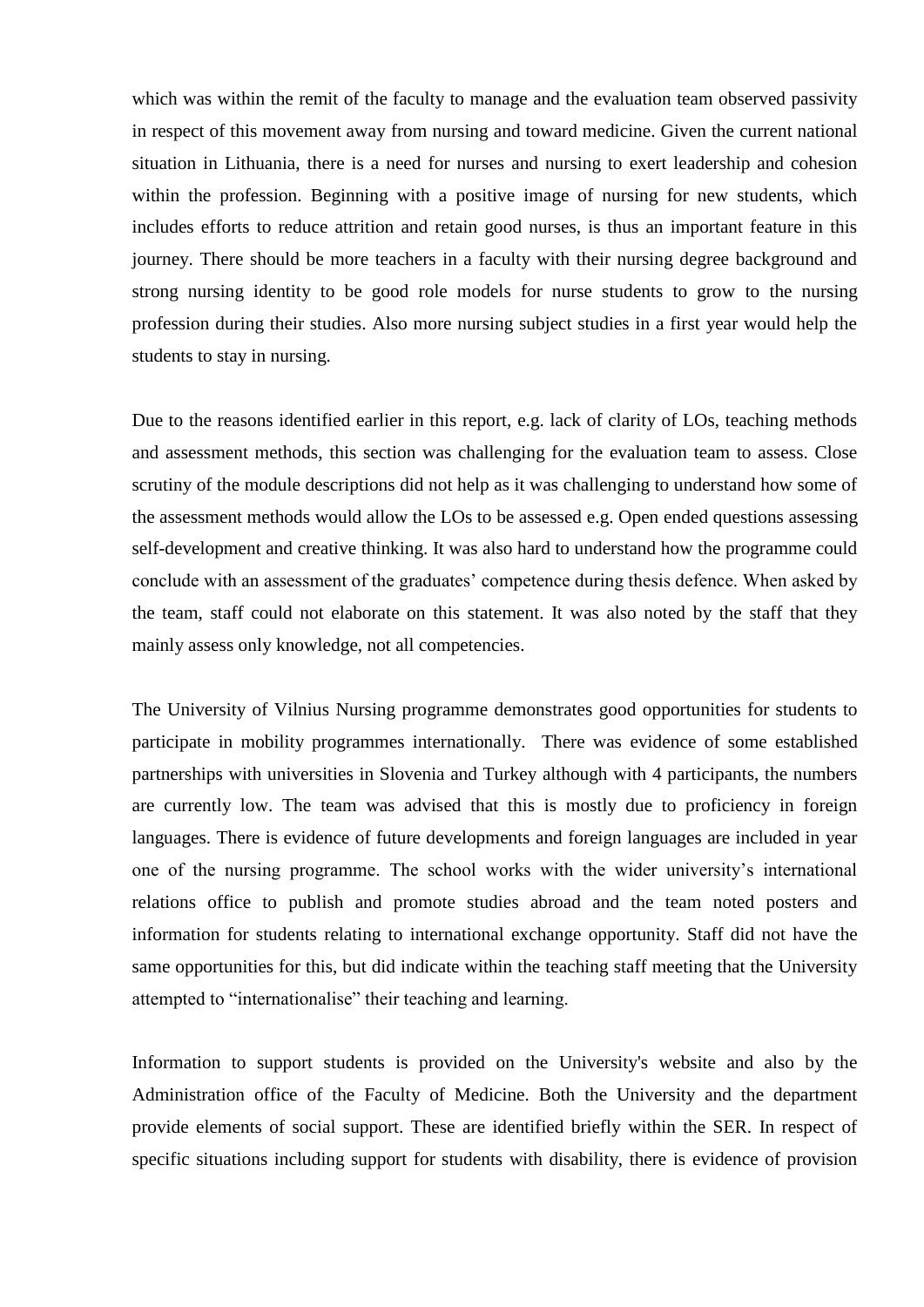made by the University under national regulations. Accommodation for students is provided by the University where this is required.

The SER indicates that assessment is undertaken by tutors using a variety of different methods. These include midterm and final examinations and also colloquia, seminars and other methods. These are identified in the SER as contributing to the tutors' final mark. However, the SER only identifies that tutors 'are encouraged' to include these within the final marks and further investigation is needed to establish what the weighting and percentages of these different methods might be and how these are included in the final assessment of the student. Upon questioning the staff about assessment and marking they indicated that across the University marking criteria were not consistent which may account for the high marks seen which were awarded to nursing students. When this was pointed out in the SER document the teachers expressed the view that they also did not think that the range of marks presented in the SER was accurate. This situation again identified a lack of consistency between the team at VU, and further supports the view of the evaluation team that the submission made to SKVC was not clearly accessible. This is of significant concern to the evaluation team.

The SER identifies clearly that the employer and employment expectations are met by this programme. This was reinforced in the meeting with social partners who were very complementary about the programme.

### <span id="page-12-0"></span>*6. Programme management*

On the formal level of programme management, responsibilities regarding decisions and monitoring are clearly allocated. The same was found for responsibilities relating to data collection and analysis with regards to programme implementation. The programme is assessed within the joint process of quality assurance at university level as well as with an internal, faculty-based quality assurance process. The latter involves surveys of students, board and committee meetings. Social partners are also consulted as they give feedback on students' practice performance. Student views are also sought. Outcomes of programme evaluations should be used for programme improvement. These processes are consistent with National and University study regulations.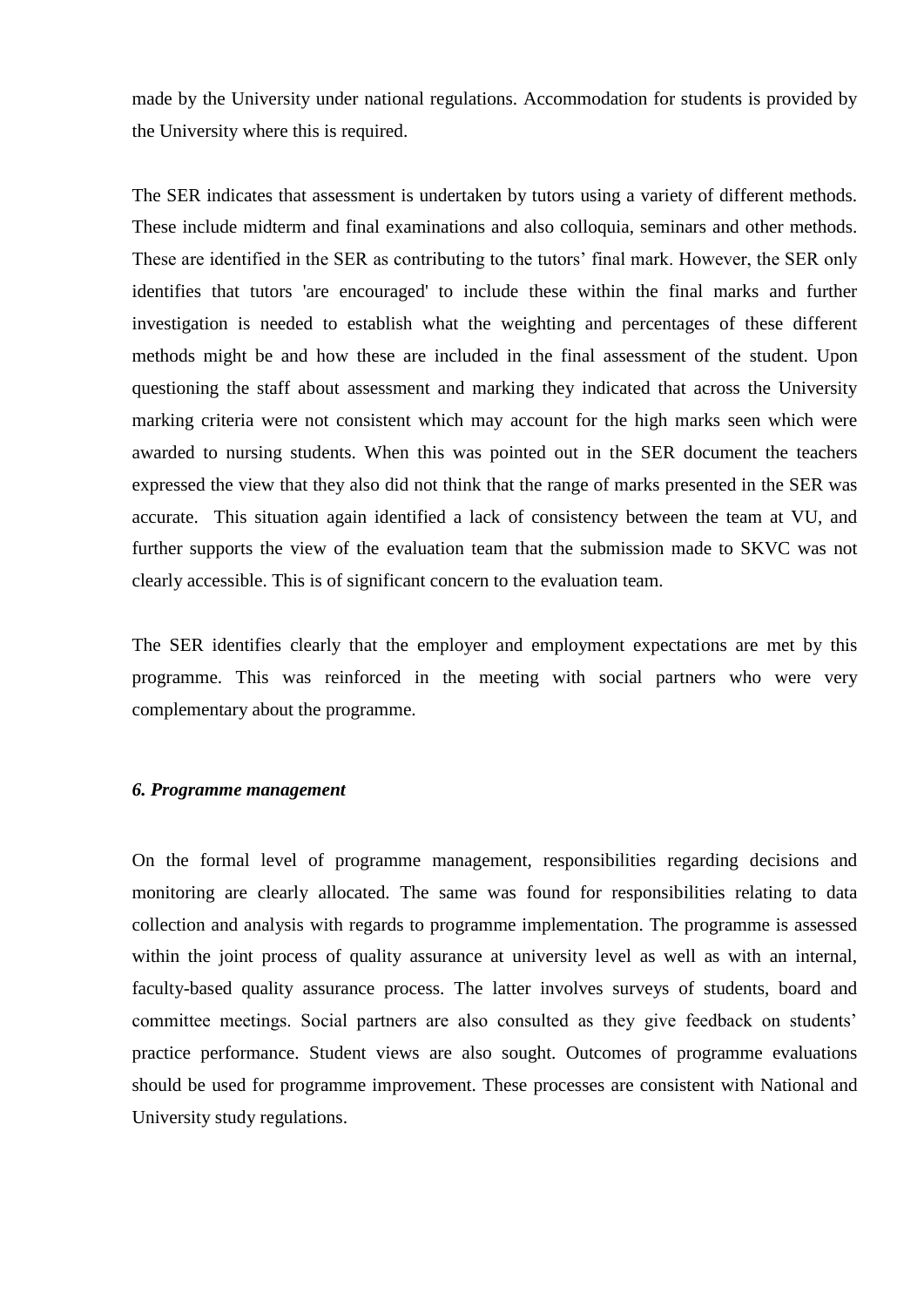The quality of the study programme and its implementation and delivery also is dependent on an appropriate staff mix regarding professional qualification (more nurses rather than other professionals) as well as on the pedagogical qualification of teaching staff. For programme and curriculum development and revision, staff needs appropriate qualification and there should be a proper faculty development plan to ensure the number of the teachers having their nursing degree. Staff also need an appropriate platform to communicate with each other in order to jointly work in this programme and ensure that delivery of modules does not become an individualist activity but reflects an integrated curriculum. There is a need for a stronger leadership and staff commitment in order to develop the programme. Also the situation that there are such a lot of students moving from nursing to study medicine needs a leadership activities to keep the students in nursing.

While the Nursing Study Programme Committee was identified by several participants in different stakeholder groups (SER group and teachers, it was not clear to the external review team what the role of this committee is in thiscontext.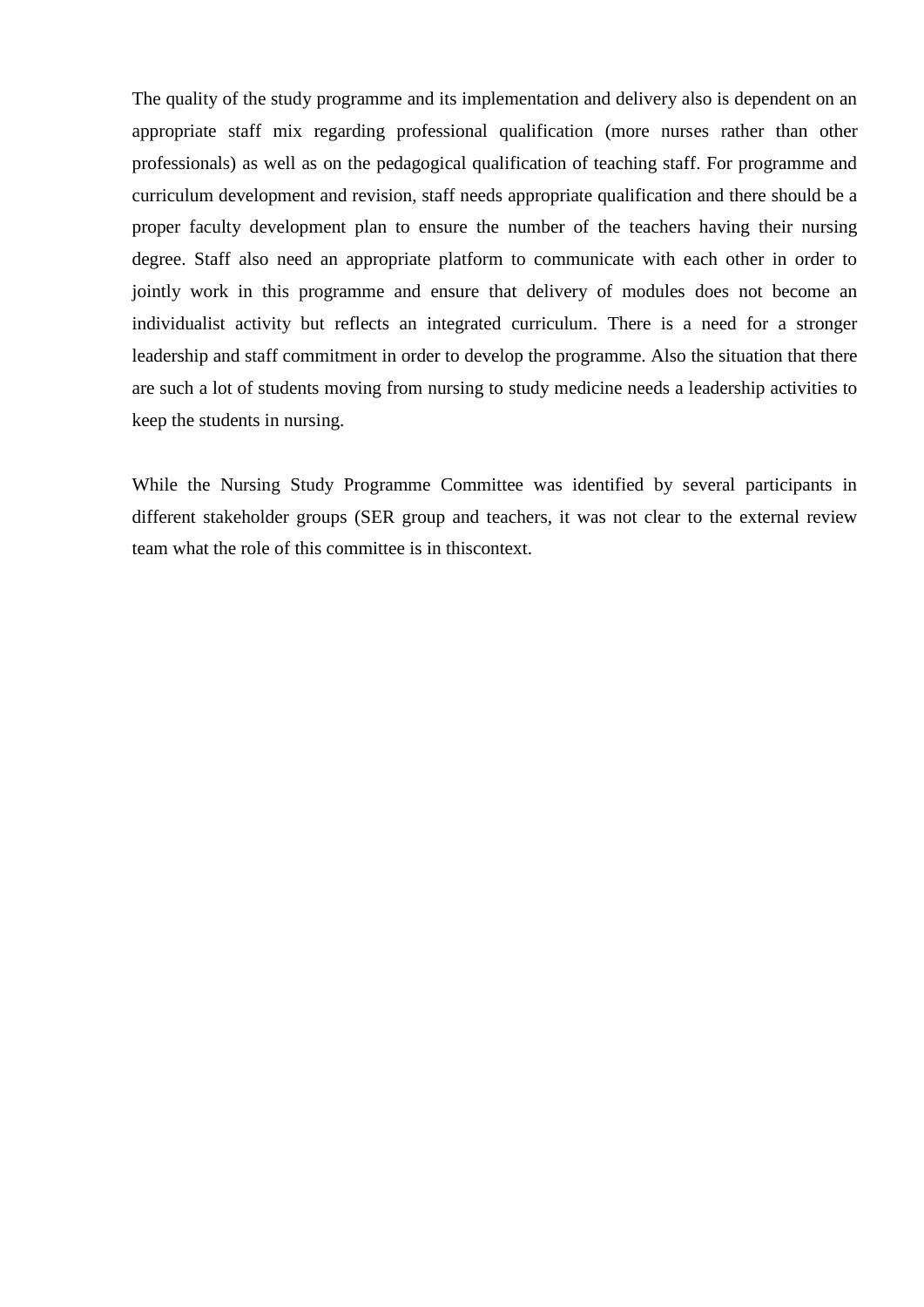### <span id="page-14-0"></span>III. RECOMMENDATIONS

### Commendations

- 1. Students are well prepared and supervised in practice. The staff that are supervising practice are academically excellent in their field and motivated but receive no preparation for this specific role.
- 2. Staff and students are very motivated to improve their teaching techniques and would like to be provided with more opportunities to do this.
- 3. The programme is preparing individuals who are suitable for the need of the social partners.
- 4. Students are encouraged to develop their scholarly activity through contribution to the curriculum, contribute to in house journal, engage with international visitors etc.

### Recommendations

- 1. Ensure all reporting is accurate especially in writing of SER as due to errors within: hours, module descriptors, pass rates, reference to statements, qualifications of staff and mapping of curriculum the evaluation team could not assess the curriculum.
- 2. The assessment techniques do not assess the stated core and specific competencies in a number of modules and staff are unclear of how this is implemented. This needs to be addressed and it is important that the final assessment (thesis) is not used to assess the effectiveness of the programmes as this should be a continuous process.
- 3. The number of clinical hours in this programme needs to meet the legal EU Directive requirements.
- 4. The study rooms for practical training need significant development (both, rooms and equipment) in order to fulfil the training needs of all BA students.
- 5. Ensure teaching and learning materials are available in sufficient numbers and up-todate, particularly books and journal articles on nursing science. Encourage teachers and students to systematically implement contemporary literature of nursing science in the whole study programme.
- 6. There is a need to consider innovation in Teaching and Learning techniques. There is a need to use assessment tools that ensure that the students can achieve their LOs effectively.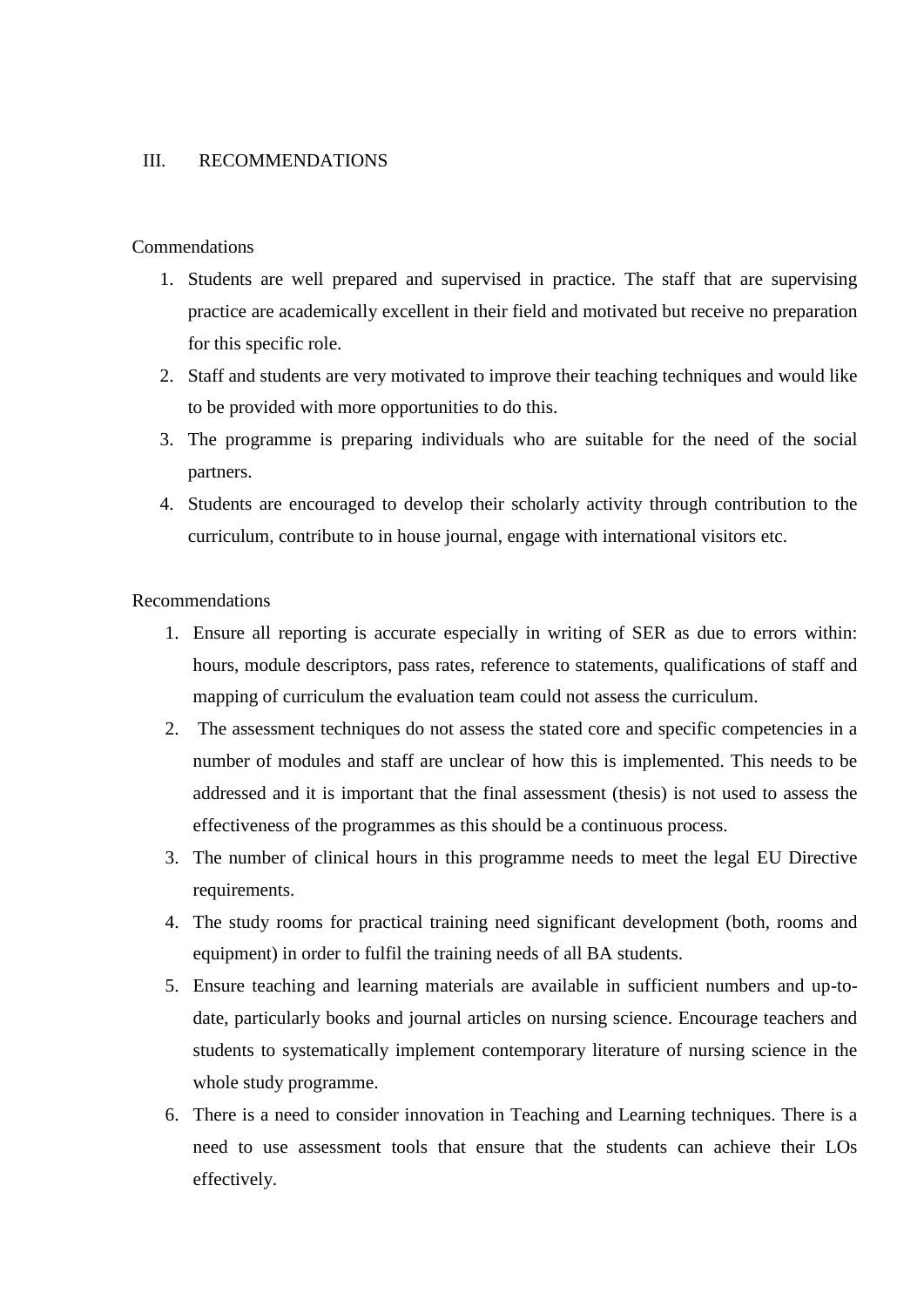- 7. The teaching and learning techniques should be more innovative and the used assessment tools should be relevant to support students to achieve their learning outcomes.
- 8. Many inconsistencies reported between SER, teaching team, staff, students and administration. The content, assessment methods, payment fees, practice hours were all defined as different by each of these groups. This may be because the programme team (all teachers involved in the programme) never get a chance to meet regularly. This should be addressed.
- 9. Steps are taken to make the programme more nursing based but that cannot be achieved without nursing qualified staff. Options available should be considered to increase the number of nursing qualified staff within the department e.g. exchanges.
- 10. In order to develop the programme more nursing based the options available should be considered to increase the number of nursing qualified teaching staff in a programme.
- 11. The entrance criteria should be considered to minimize the attrition rate. The system is suggested to be accommodated so that it allows students to be chosen for their motivation to be a nurse not access to medicine.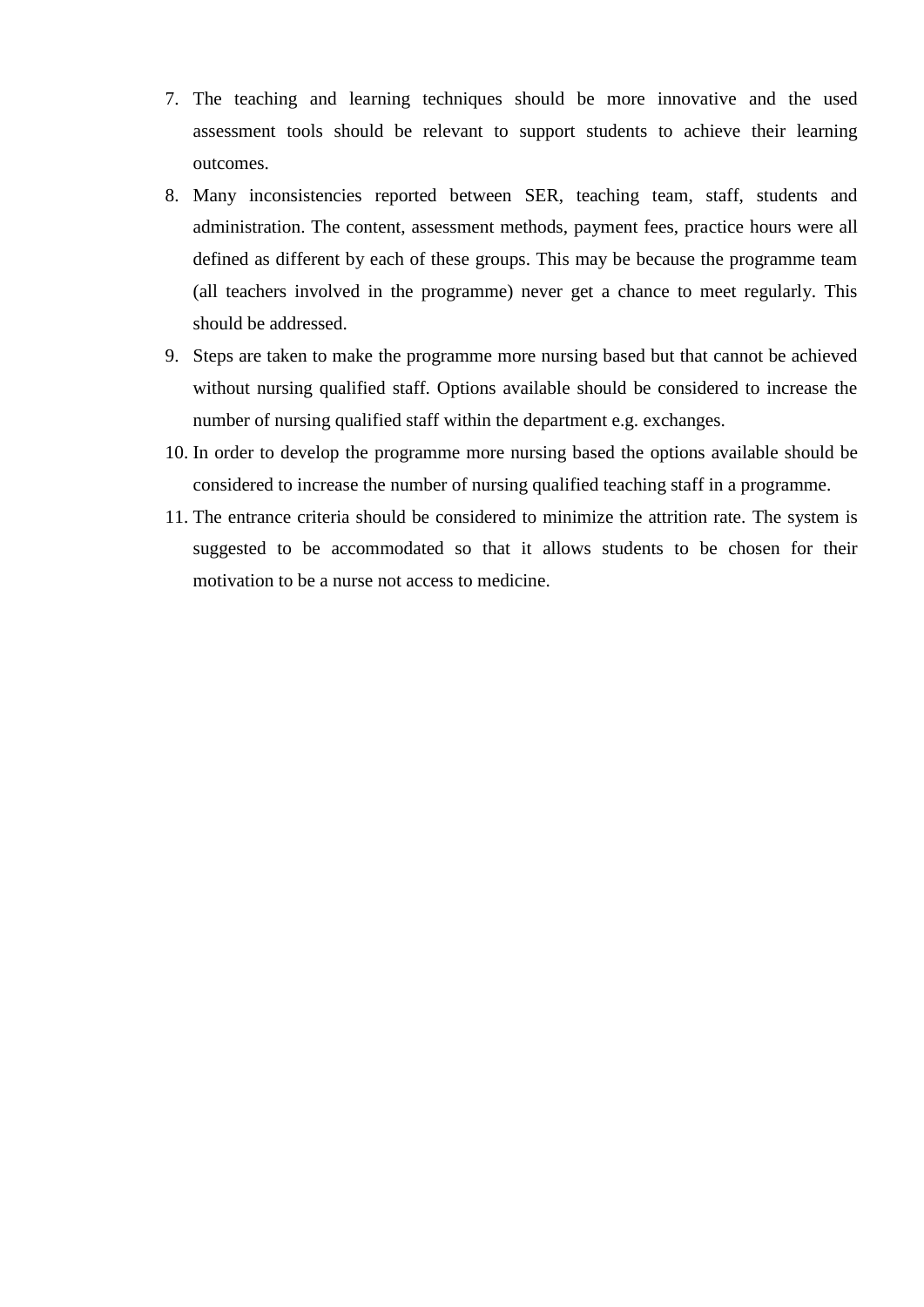### <span id="page-16-0"></span>IV. SUMMARY

The area that comes across as very good is the positive relationship between students and teachers. Staff and students are very motivated, teaching is part of staff"s professional understanding, and students are very well prepared and supervised in practice by the teachers. This motivation can be seen as a very strong resource on which to build future developments.

The programme aims, learning outcomes and curriculum design has unfortunately a lot of inadequacies. The core competencies and subject specific competencies are not aligned and therefore the curriculum has not evident continuity. The programme aims and learning outcomes are also not well defined, clear or publicly accessible, and there are no coherency between the content, teaching and learning methods and assessments. A serious problem is also the number of clinical hours in the programme which does not meet the current legal EU regulations. It is recommended that the curriculum should be revised so that it would be coherent and fulfils the EU legal regulations.

Staff meet legal requirements, and teachers are academically highly qualified. However, teachers" professional qualifications as well as research interests are mainly from the medical field which is inadequate when considering the nursing scope of the programme and the need for development of a nursing ethos and perspective as well as a nursing domain of science. It is recommended to think of alternative ways to increase the number of academically highly qualified nurse lecturers very quickly.

Facilities and learning resources are available to students. They are spread across town and lack up-to-date material and learning resources. It is recommended to improve facilities and increase the number of available learning materials. However, the facilities for practical training are very good.

Regarding study process and student assessment, the SER contained a number of inaccuracies and mistakes which made evaluation difficult. It is strongly recommended to revise the hours assigned to contact work, practical work and self-study as well as the objectives for these. Also assessments need to be revised. Here, the inconsistency between programme aim, competences, learning outcomes, content and assessment need to be addressed.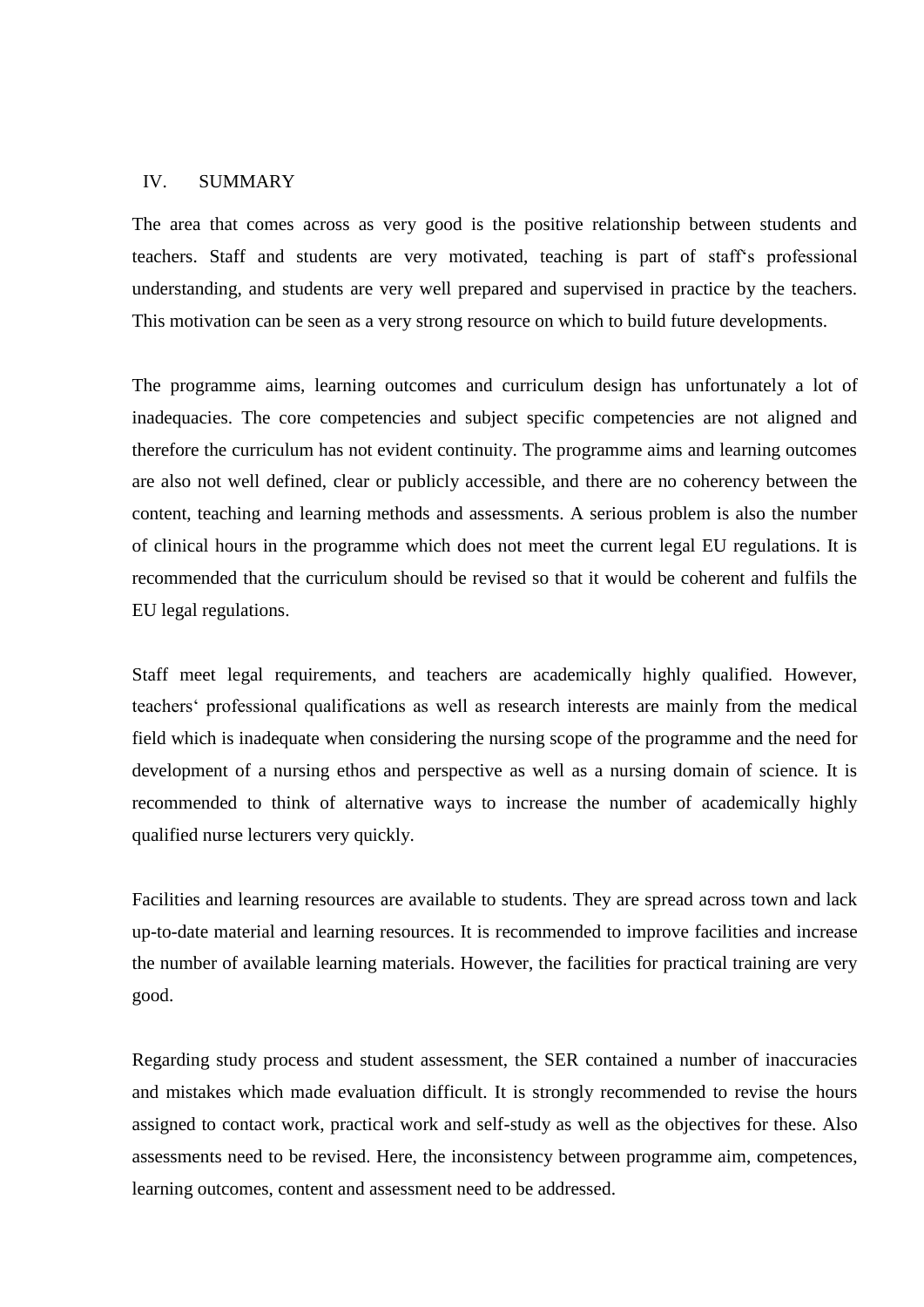Programme management is well organized and tasks and responsibilities allocated and consistent with study regulations. However, the programme development need a strong leadership and commitment to nursing. As the quality of a study programme and its implementation and delivery also largely depends on an appropriate staff mix regarding professional qualification, it is recommended to consider including this aspect in programme management. Also the programme would benefit the staff"s regular team meetings to develop the curriculum continuity.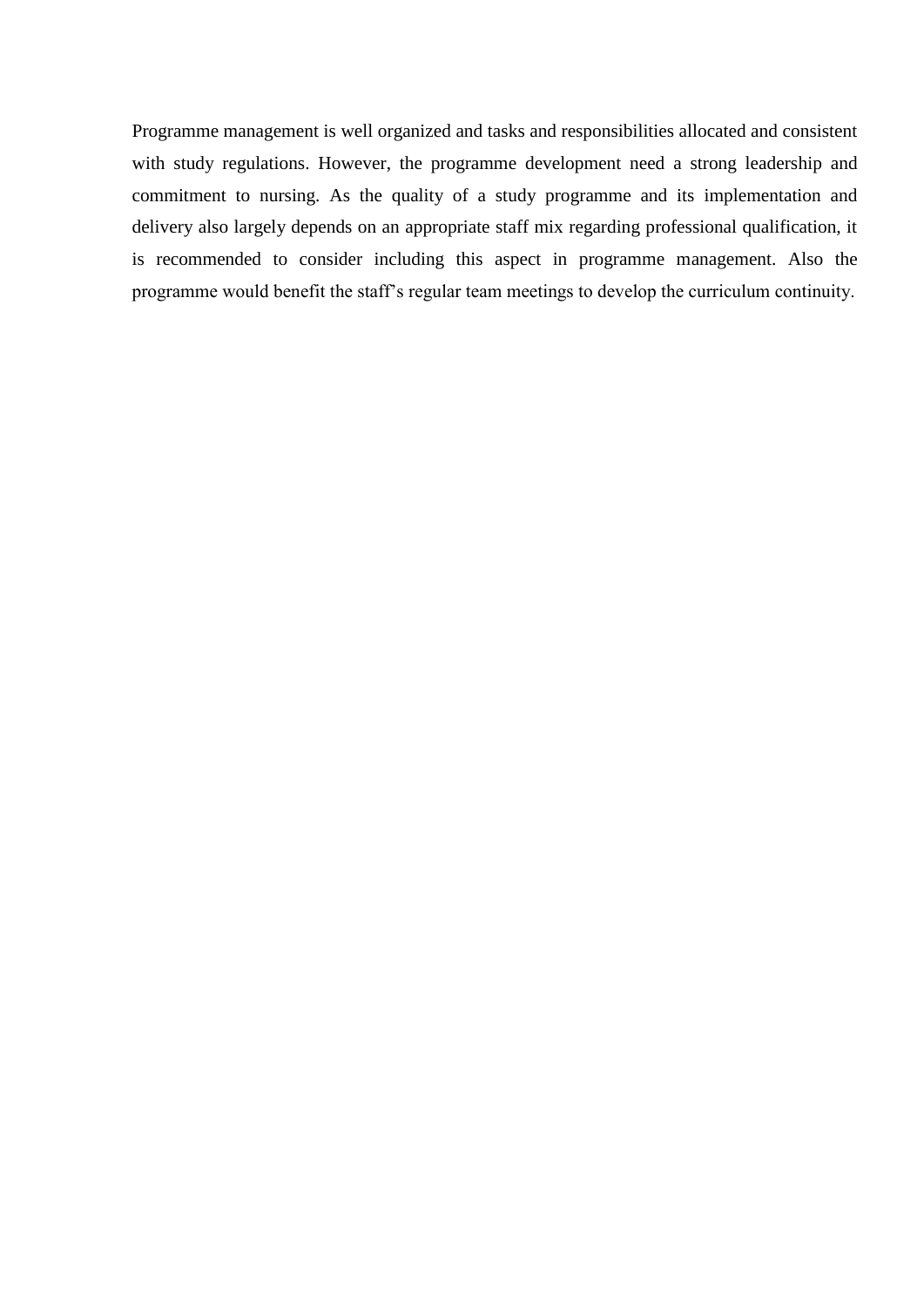### APPENDIX

1. Modules need to be rewritten in relation to:

- level and number,
- credit values,
- integration to and in nursing practice;
- corresponding with the subject titles of Annex 5.2.1 of Directive 2005/30/EC.

2. Create a core programme team which develops the linkage to nursing knowledge, skills competencies and practice within an integrated pedagogical framework.

3. Develop a strategy for co-teaching between doctors and nurse specialists to increase the art of nursing.

4. Ensure a strategy is in place for education of nurses to doctoral level so that they can be teachers of the future.

5. Integrate research into the programme.

6. Review the recruitment and retention strategy.

7. Develop clinical practice to meet EU requirement on hours.

8. Develop a competency based assessment framework.

9. Develop theses" titles with more nurse leadership support.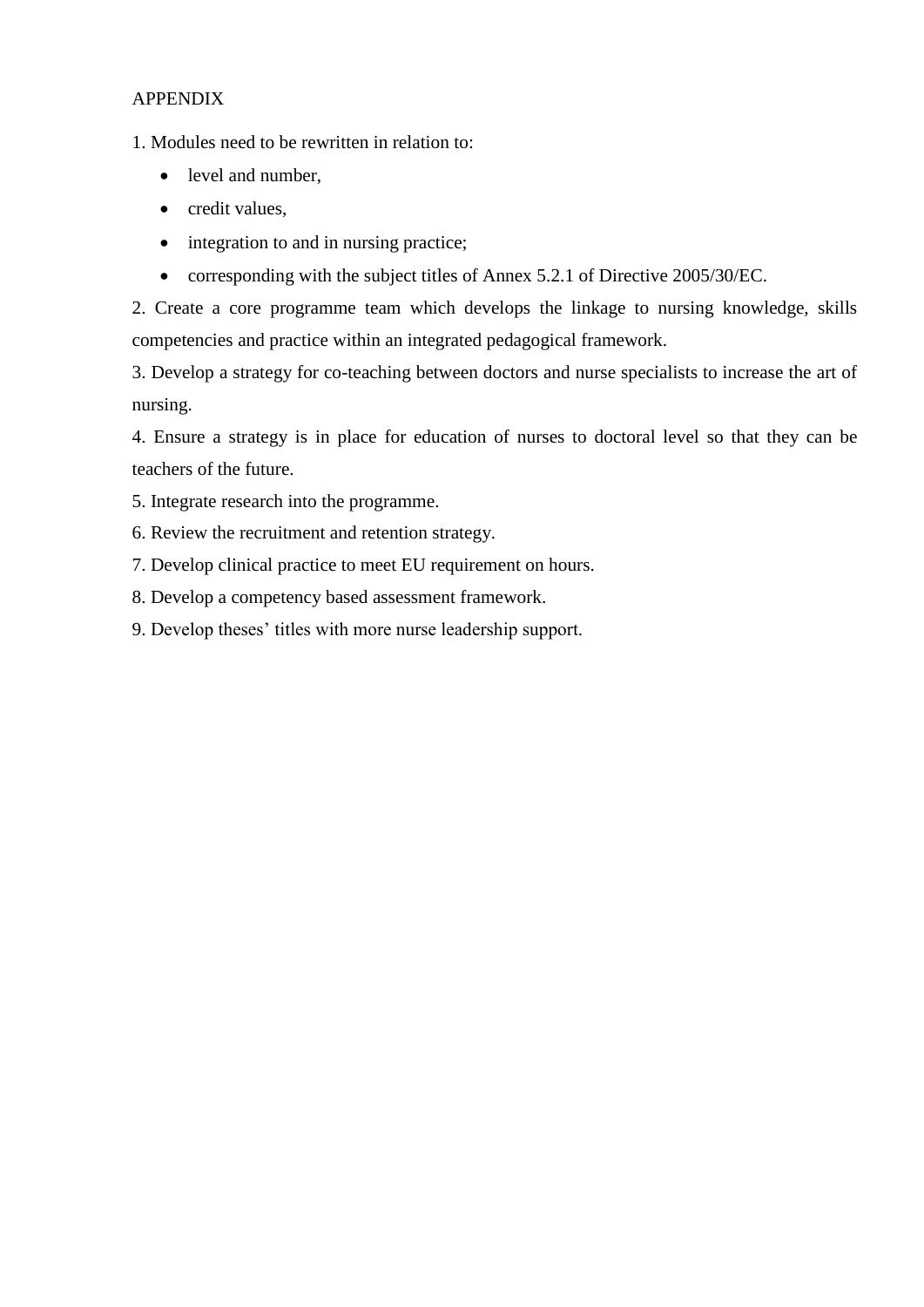### <span id="page-19-0"></span>V. GENERAL ASSESSMENT

The study programme *Nursing* (state code – 612B70001) at Vilnius University is given **negative** evaluation.

Study programme assessment in points by evaluation areas.

| No. | <b>Evaluation Area</b>                                                                                     | <b>Evaluation Area</b><br>in Points* |
|-----|------------------------------------------------------------------------------------------------------------|--------------------------------------|
| 1.  | Programme aims and learning outcomes                                                                       |                                      |
| 2.  | Curriculum design                                                                                          |                                      |
| 3.  | <b>Staff</b>                                                                                               | 3                                    |
| 4.  | <b>Material resources</b>                                                                                  | 2                                    |
| 5.  | Study process and assessment (student admission, study process<br>student support, achievement assessment) |                                      |
| 6.  | Programme management (programme administration, internal quality<br>assurance)                             | 2                                    |
|     | <b>Total:</b>                                                                                              |                                      |

\*1 (unsatisfactory) - there are essential shortcomings that must be eliminated;

2 (satisfactory) - meets the established minimum requirements, needs improvement;

3 (good) - the field develops systematically, has distinctive features;

4 (very good) - the field is exceptionally good.

| Grupės vadovas:<br>Team leader: | Prof. Dr. Lynn Kilbride     |
|---------------------------------|-----------------------------|
| Grupės nariai:<br>Team members: | Assoc. Prof. Dr. Carol Hall |
|                                 | Ms. Hannele Tiittanen       |
|                                 | Ms. Inge Bergmann-Tyacke    |
|                                 | Ms. Kristi Toode            |
|                                 | Ms. Laura Žlibinaitė        |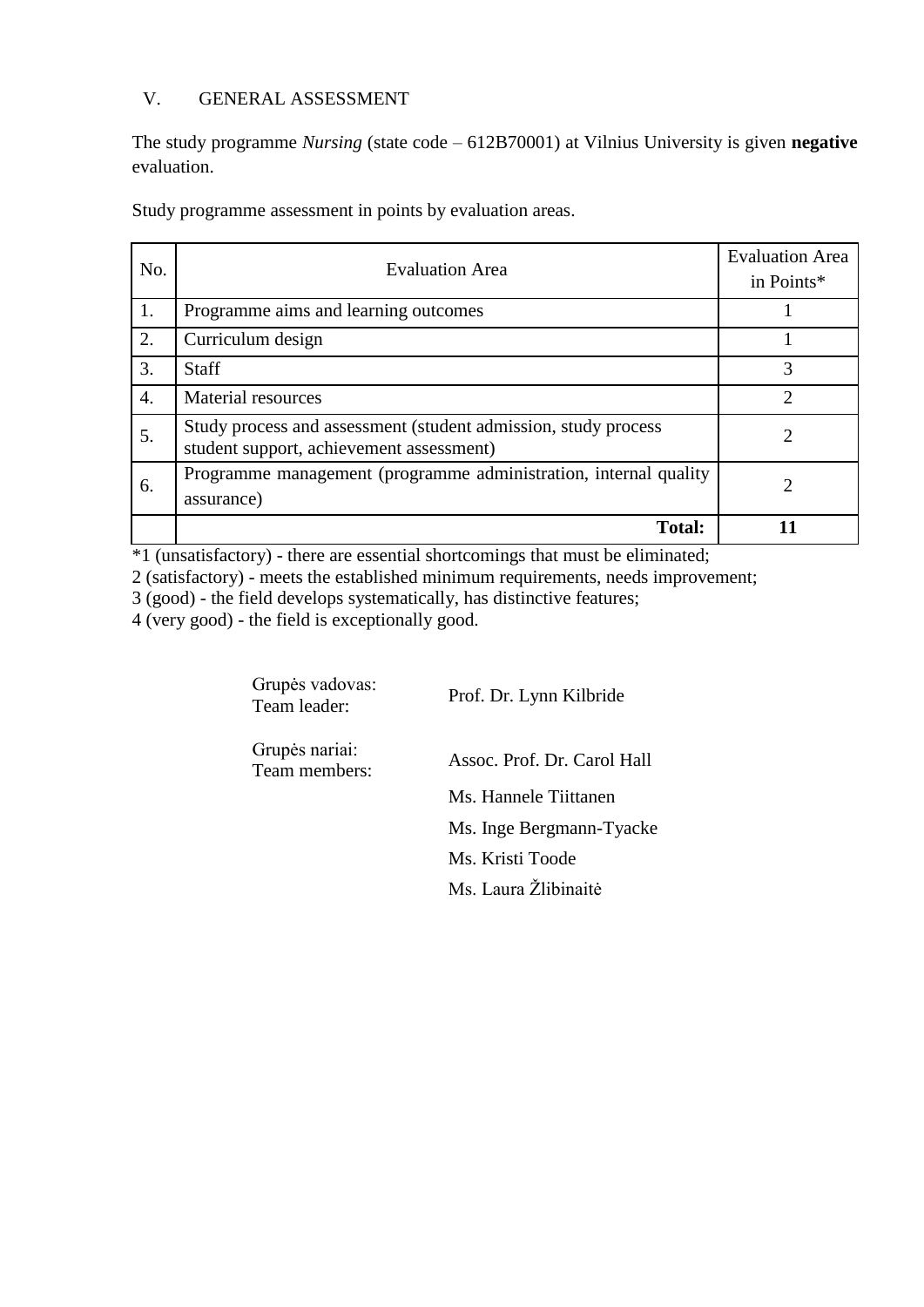**VILNIAUS UNIVERSITETO PIRMOSIOS PAKOPOS STUDIJŲ PROGRAMOS**  *SLAUGA* **(VALSTYBINIS KODAS – 612B70001) 2014-06-30 EKSPERTINIO VERTINIMO IŠVADŲ NR. SV4-383 VERTIMAS Į LIETUVIŲ KALBĄ**



# STUDIJŲ KOKYBĖS VERTINIMO CENTRAS

# Vilniaus universiteto

# *SLAUGOS* **STUDIJŲ PROGRAMOS (612B70001) VERTINIMO IŠVADOS**

# **EVALUATION REPORT**

–––––––––––––––––––––––––––––

# **OF** *NURSING* **(612B70001) STUDY PROGRAMME**

# at Vilnius University

| Grupės vadovas:<br>Team leader: | prof. dr. Lynn Kilbride                    |
|---------------------------------|--------------------------------------------|
| Grupės nariai:<br>Team members: | doc. dr. Carol Hall                        |
|                                 | p. Hannele Tiittanen                       |
|                                 | p. Inge Bergmann-Tyacke<br>p. Kristi Toode |
|                                 | p. Laura Żlibinaitė                        |
| narenotos anolu kalha           |                                            |

Išvados parengtos anglų kalba Report language - English

> Vilnius 2014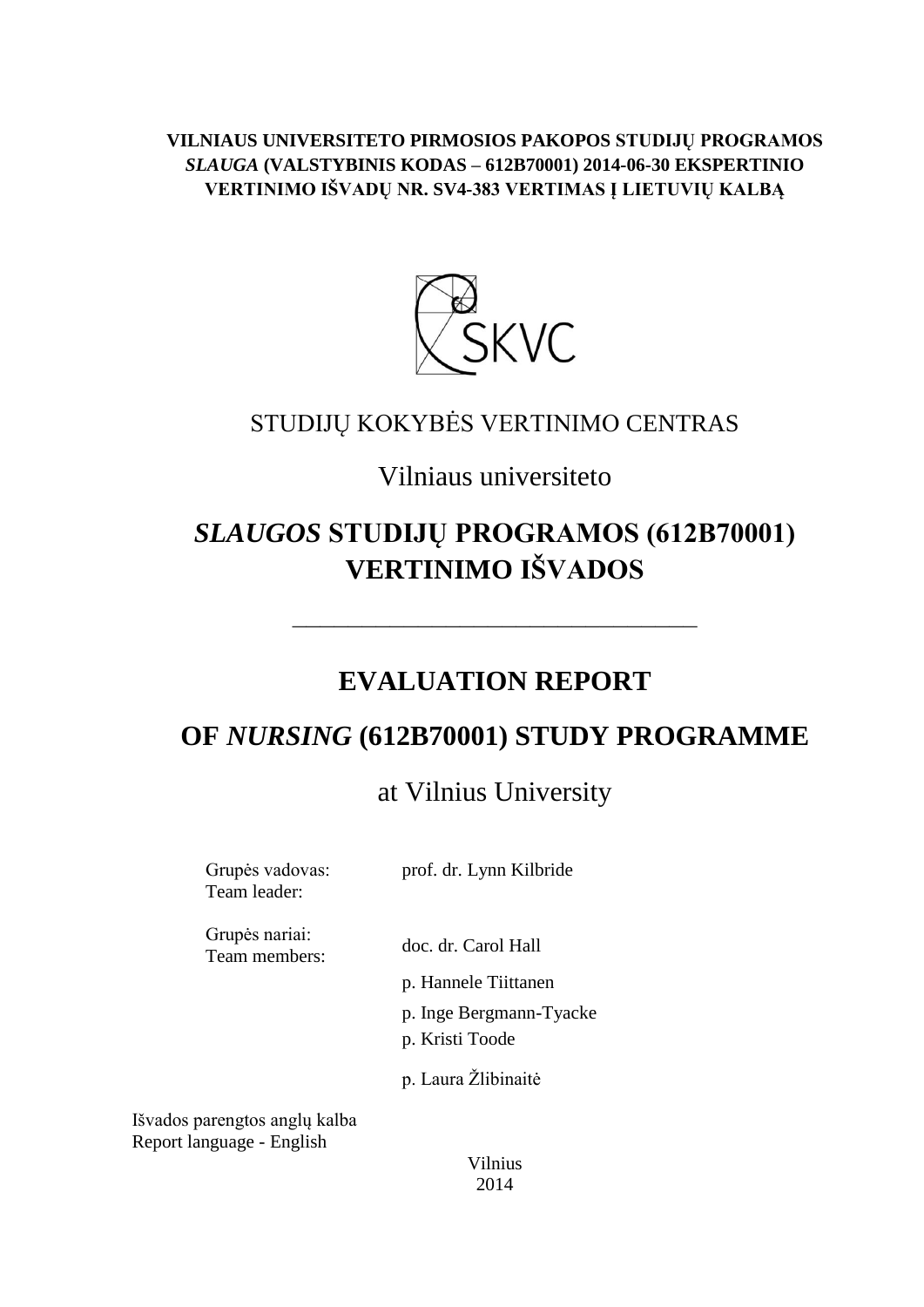### **DUOMENYS APIE ĮVERTINTĄ PROGRAMĄ**

| Studijų programos pavadinimas                      | <b>Slauga</b>                                            |
|----------------------------------------------------|----------------------------------------------------------|
| Valstybinis kodas                                  | 612B70001                                                |
| Studijų sritis                                     | Biomedicinos moksly                                      |
| Studijų kryptis                                    | Slauga                                                   |
| Studijų programos rūšis                            | Universitetinės studijos                                 |
| Studijų pakopa                                     | Pirmoji                                                  |
| Studijų forma (trukmė metais)                      | 4 (nuolatinės studijos)                                  |
| Studijų programos apimtis kreditais                | 240                                                      |
| profesinė<br>Suteikiamas<br>laipsnis<br>(ar)<br>ir | bendrosios<br><b>Slaugos</b><br>bakalauras,<br>praktikos |
| kvalifikacija                                      | slaugytojas                                              |
| Studijų programos įre.g. istravimo data            | 2004-02-17, No.219                                       |

### **INFORMATION ON EVALUATED STUDY PROGRAMME**

–––––––––––––––––––––––––––––––

| Title of the study programme.               | <b>Nursing</b>                     |
|---------------------------------------------|------------------------------------|
| State code                                  | 612B70001                          |
| Study area                                  | <b>Biomedical Sciences</b>         |
| Study field                                 | <b>Nursing</b>                     |
| Kind of the study programme.                | <b>University Studies</b>          |
| Study cycle                                 | First                              |
| Study mode (length in years)                | 4 (full time)                      |
| Volume of the study programme in credits    | 240                                |
| Degree and (or) professional qualifications | Bachelor of Nursing, General Nurse |
| awarded                                     |                                    |
| Date of registration of the study programme | February 17, 2004, No.219          |

 $\odot$ Studijų kokybės vertinimo centras

The Centre for Quality Assessment in Higher Education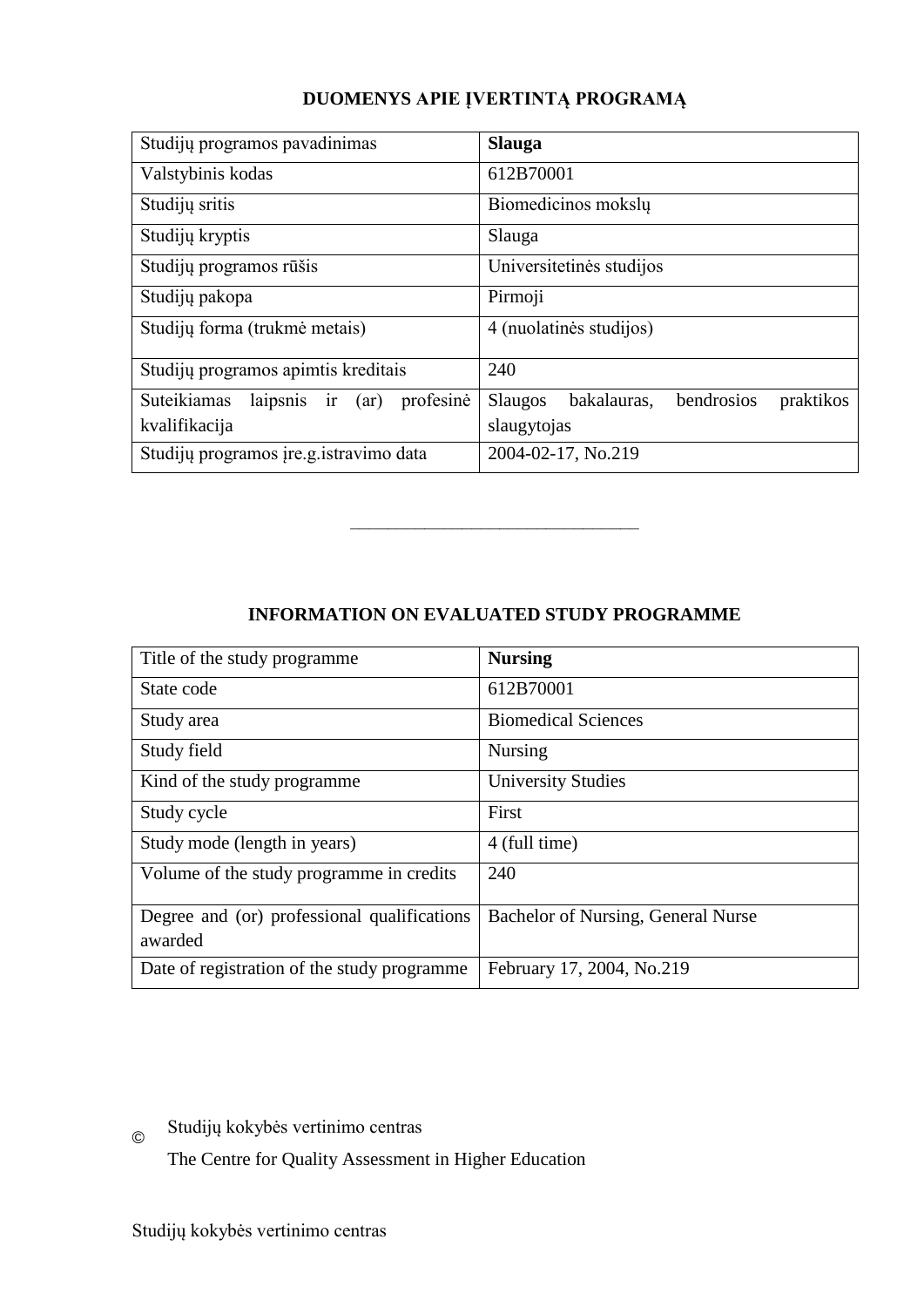## **TURINYS**

<span id="page-22-0"></span>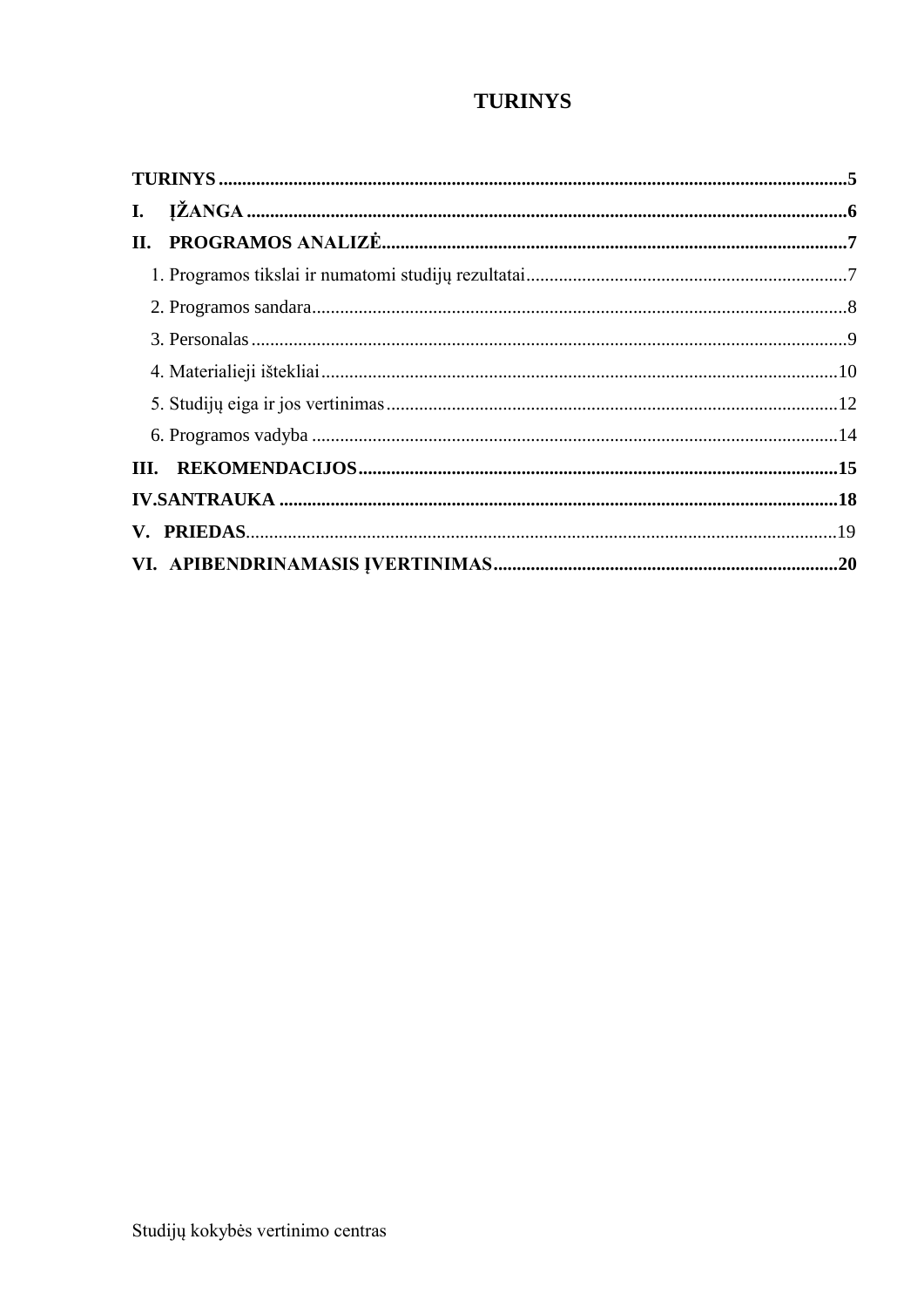### <span id="page-23-0"></span>I. IŽANGA

Pirmosios pakopos *Slaugos* bakalauro nuolatinių studijų programą siūlo Vilniaus universiteto Medicinos fakultetas. Pirmą kartą programa buvo užregistruota 2004 metais. Po programos paskutinio išorinio įvertinimo programa buvo akredituota trejų metų laikotarpiui, iki 2014 m. liepos 15 d. Paskutinio vertinimo rekomendacijos yra pateiktos Priede ir į jas buvo atsižvelgta atliekant studijų programos įvertinimą 2014 m. pavasarį.

Šis vertinimas buvo atliekamas vadovaujantis Studijų kokybės vertinimo centro (SKVC) gairėmis ir procedūromis ir SKVC koordinatoriui stebint vertinimo procesą. Vertinimo procesą sudarė ekspertų grupės narių individuali savianalizės suvestinės (SS) peržiūra, atsižvelgiant į SKVC *Vykdomų studijų programų vertinimo metodikoje* nustatytus kriterijus. Be to, kiekvienam ekspertų grupės nariui komandos vadovas paskyrė vieną ar keletą temų, kurias jie privalėjo nuodugniai išnagrinėti ir parengti vertinimo išvadų projektą bei sąrašą klausimų, reikalaujančių išaiškinimo per būsimą vizitą. Prieš vizitą ekspertų grupės nariai surengė susitikimą, kad pasidalytų savo mintimis ir klausimais dėl studijų programos ir suplanavo būsimo vertinimo strategiją (pavyzdžiui, kokius klausimus ar temas būtina aptarti su kuriomis tikslinėmis grupėmis).

Per vizitą ekspertų grupės nariai buvo svetingai priimti. Grupės nariai turėjo galimybę apsilankyti skirtinguose universiteto pastatuose, išsidėsčiusiuose visame mieste, įskaitant ligoninę, Slaugos studijų centrą ir įvairias dėstymo ir studijų vietas, susijusias su programa. Buvo surengti susitikimai su administracija, savianalizės grupe, dėstytojais, studentais, absolventais ir socialiniais partneriais. Grupė taip pat turėjo galimybę pamatyti universiteto išteklius ir priemones, studentų baigiamuosius ir kitus studijų darbus.

Vizitui pasibaigus, ekspertų grupė vėl surengė susitikimą, kad aptartų per vertinimą surinktą informaciją ir sutartų dėl rezultatų. Galiausiai, grupė pristatė savo nuomonę fakulteto dėstytojams, kurią sudarė tiek pagyros, tiek rekomendacijos tolesniam kokybes gerinimui.

Ekspertų grupei pateiktoje SS buvo daug klaidų, netikslumų ir neteisingų nuorodų, arba jų išvis nebuvo pateikta. Todėl buvo sunku įvertinti programos sudėtines dalis. Minėtus klausimus buvo bandoma išsiaiškinti per susitikimus. Tačiau per vizitą pateiktoje koreguotoje medžiagoje vis dar buvo klaidų (pavyzdžiui, Priede 3.1, kur dalykiniai gebėjimai pateikti kaip bendrieji gebėjimai), ir neatitikimų kai kurių klausimų atveju, kurie išryškėjo kalbantis su skirtingomis grupėmis, pavyzdžiui, praktikos, kuri yra šios programos dalis, valandų reikšmė ir skaičius. Be to, buvo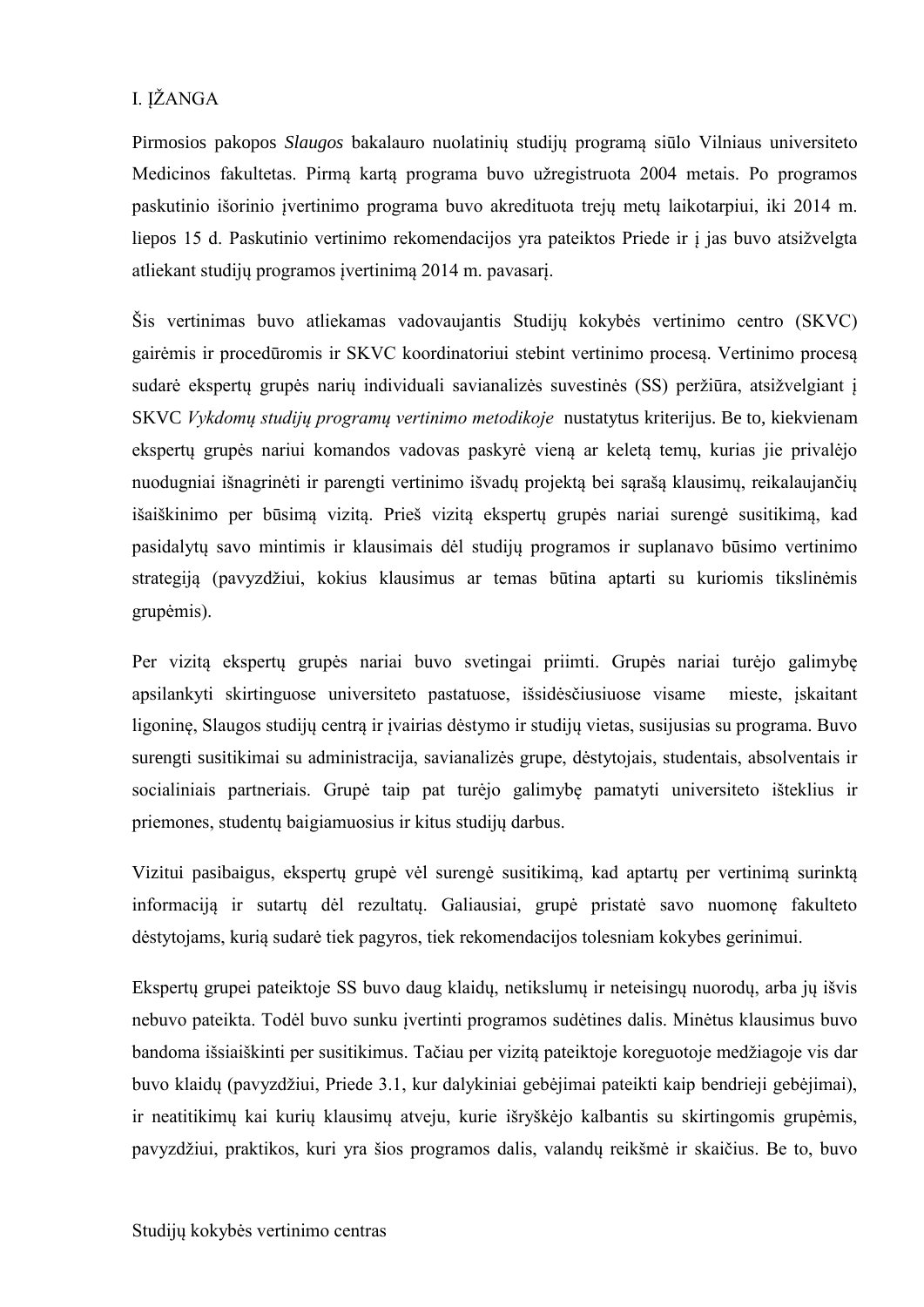pateikta skirtingų atsakymų dėl to, kuriuo koreguotos studijų programos variantu remiamasi SS, be to, SS pateikta informacija sutampa rašant apie ankstesnę ir atnaujintą studijų programą.

Kai kurie neatitikimai bus aptarti šiose vertinimo išvadose.

### <span id="page-24-0"></span>II. PROGRAMOS ANALIZĖ

### <span id="page-24-1"></span>*1. Programos tikslai ir numatomi studijų rezultatai*

Šios programos tikslai ir studijų rezultatai nebuvo aiškiai apibrėžti gautos SS 8 puslapyje (22 skyrius). Pateikiamas išsamus sąrašas kompetencijų, kurias studijas baigusios slaugės turėtų igyti, ir kaip jos turėtų veikti, tačiau trūksta pagrindimo įrodymais (pavyzdžiui, Sveikatos apsaugos ministerijos arba PSO gairės). Paklausus apie tokį pagrindimą, programos grupė ekspertų grupei nesugebėjo pateikti aiškaus atsakymo. SS 9 puslapyje (24 skyrius) nurodomi programos uždaviniai, ir be sveikatinimo veiklos, galima numanyti, kad teoriniai dalykai būtini slaugėms, yra nurodyti moduliuose, kurie pateikiami kaip programos dalis (SS, Priedas 1. "*Slaugos* bakalauro laipsnio programos studijų planas"). Tačiau norint įgyti daugelį šių dalykų, pvz., sugebėjimą vertinti ligonius, būtina turėti pagrindinius slaugos įgūdžius, tokius kaip klinikinių sprendimų priėmimas, tačiau nėra aiškiai nurodyta, kur tokių įgūdžių galima įgyti programos teorinėje ir praktinėje dalyse.

SS 10 puslapyje (27, 28 skyriai) nurodytos programos kompetencijos nėra įvardijamos kaip studijų rezultatai ir jos nėra išskleistos parodant jų struktūrą. Tačiau studijų rezultatų įrodymą pateikti yra būtina. SS Priede 1 pateiktame studijų plane nėra nurodyta jokių anksčiau minėtų kompetencijų, todėl šios programos atveju detali studijų plano struktūra nėra sudaryta (nors dokumente nurodoma, kad struktūra pateikta 3.2 Priede, kur iš tiesų yra pateiktas dėstytojų sąrašas). Paklausus apie tai programos grupė nurodė, kad jie suklydo ir kad iki vizito pabaigos pateiks ekspertų grupei programos sandaros struktūrą parodančius dokumentus. Gautame dokumente buvo netikslumų, todėl programos vertinimas buvo probleminis. Remiantis tuo, reikia daryti išvadą, kad programos tikslai ir studijų rezultatai nebuvo tiksliai apibrėžti, aiškūs ar viešai prieinami ir nebuvo pateikta pakankamai informacijos, kad ekspertų grupė galėtų teigti, jog programa atitinka visuomenės ar darbo rinkos poreikius.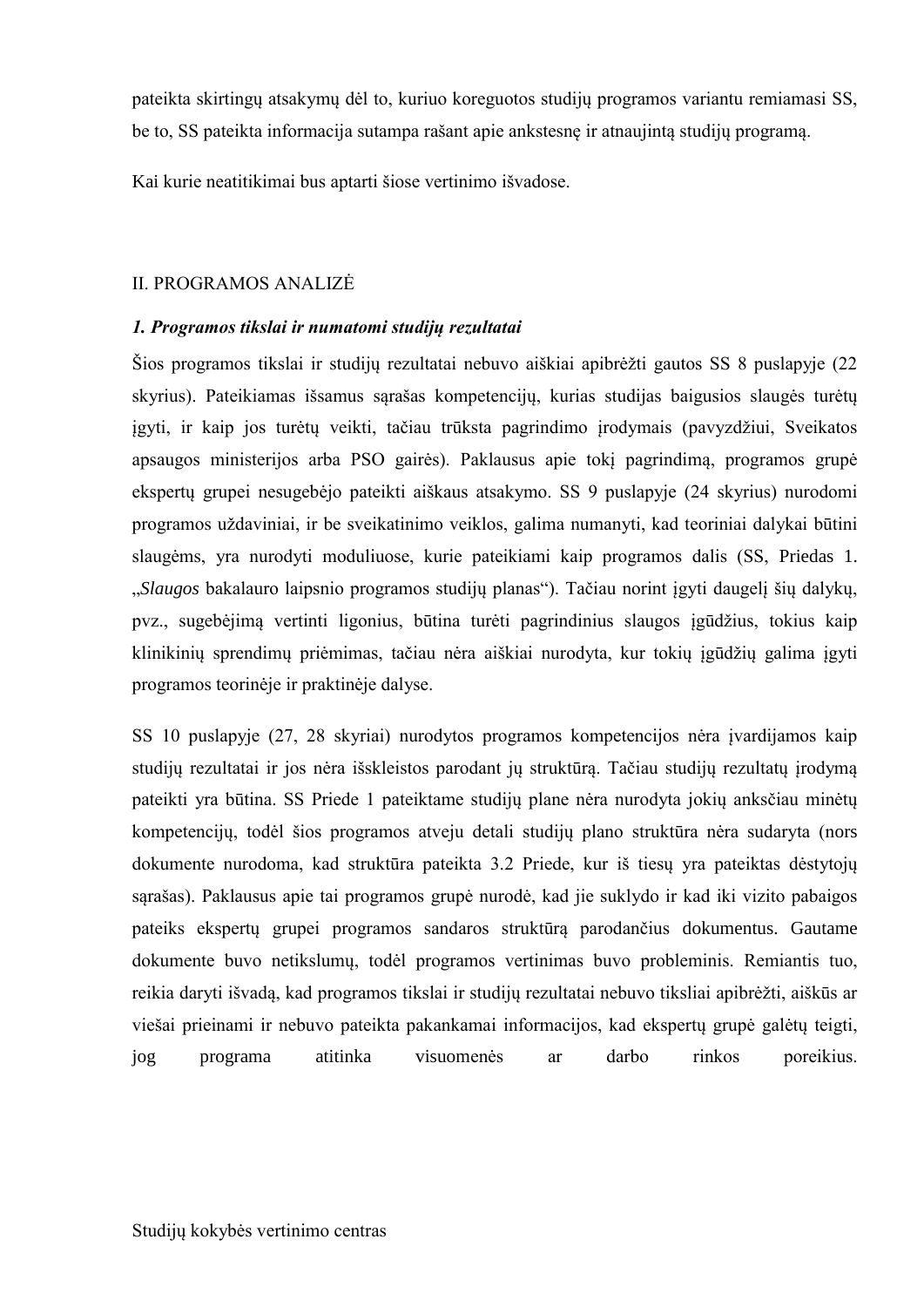Tačiau susitikus su socialiniais partneriais, šie teigė visapusiškai palaikantys programą ir kad tarp jų yra susiklostę geri partnerystės santykiai. Jei VU dėstytojai būtų sugebėję veiksmingai suformuluoti programos teikiamą naudą, ekspertų grupė, galbūt, būtų galėjusi palankiau įvertinti šį aspektą.

13 puslapyje (43 skyrius) nurodomi studijų programų tobulinimo būdai (kasmetinės apklausos, peržiūros, ir t. t.), tačiau nepateikiama jokių detalių apie šį procesą ir socialinių partnerių dalyvavimą jame. Todėl negalima nustatyti, ar ši programa patenkina akademinius, profesinius reikalavimus, visuomenės ir darbo rinkos poreikius.

*Deja, programos tiksluose ir studijų rezultatuose yra daug neatitikimų ir netikslumų, dėl kurių programa atrodo neaiški ir neišbaigta. Deja, ir programos grupė, ir kalbinti dėstytojai nesugebėjo pateikti nuoseklių atsakymų ar paaiškinimų į klausimus apie programos tikslus ir studijų rezultatus.*

### <span id="page-25-0"></span>*2. Programos sandara*

*Slaugos* bakalauro laipsnio programą sudaro 240 ECTS kreditų, iš kurių slaugos disciplinos sudaro 159 ECTS kreditai, likęs 81 ECTS kreditas priklauso medicinos ir gamtos mokslų dalykams (47 ECTS), socialinių mokslų ir bendriesiems universitetiniams dalykams (34 ECTS). Studijų programoje 5 ECTS skirti pasirenkamiesiems dalykams, vienam dalykui skiriama nuo 3 iki 6 ECTS kreditų. Pirmieji studijų metai skirti daugiausiai ne slaugos dalykams, tad jie neskatina studentų kaip slaugytojų identiteto formavimosi ar susipažinimo su slaugytojų profesija. Iš esmės, susidarė įspūdis, kad studijų turinys labiau orientuotas į mediciną.

SS 14 puslapyje (49 skyrius) nurodyta, kad programa neatitinka ES reglamentavimo taisyklių. Savianalizės suvestinėje nurodyta, kad praktiniam mokymui yra skiriama nepakankamai valandų, nors ateinančiais metais planuojama valandų skaičių padidinti. Be to, programos grupė pripažino, kad programoje nėra numatyta pakankamai klinikinių valandų, nepaisant to, kad šią problemą buvo liepta išspręsti ankstesnį vertinimą atlikusios ekspertų grupės. Ekspertų grupės nariai praleido daug laiko stengdamiesi nustatyti, ar valandos buvo tiksliai apskaičiuotos, siekiant padėti programos grupei pasiekti 2300 klinikinių valandų reikalavimą. Tačiau vertintojai priėjo prie išvados, kad programoje nustatytas klinikinių valandų skaičius neatitinka šiuo metu galiojančio reikalavimo, nepaisant išsakytų ketinimų padidinti klinikinio mokymo valandų skaičių. Kadangi atsižvelgiant į paskutinio vertinimo rekomendacijas nebuvo atlikta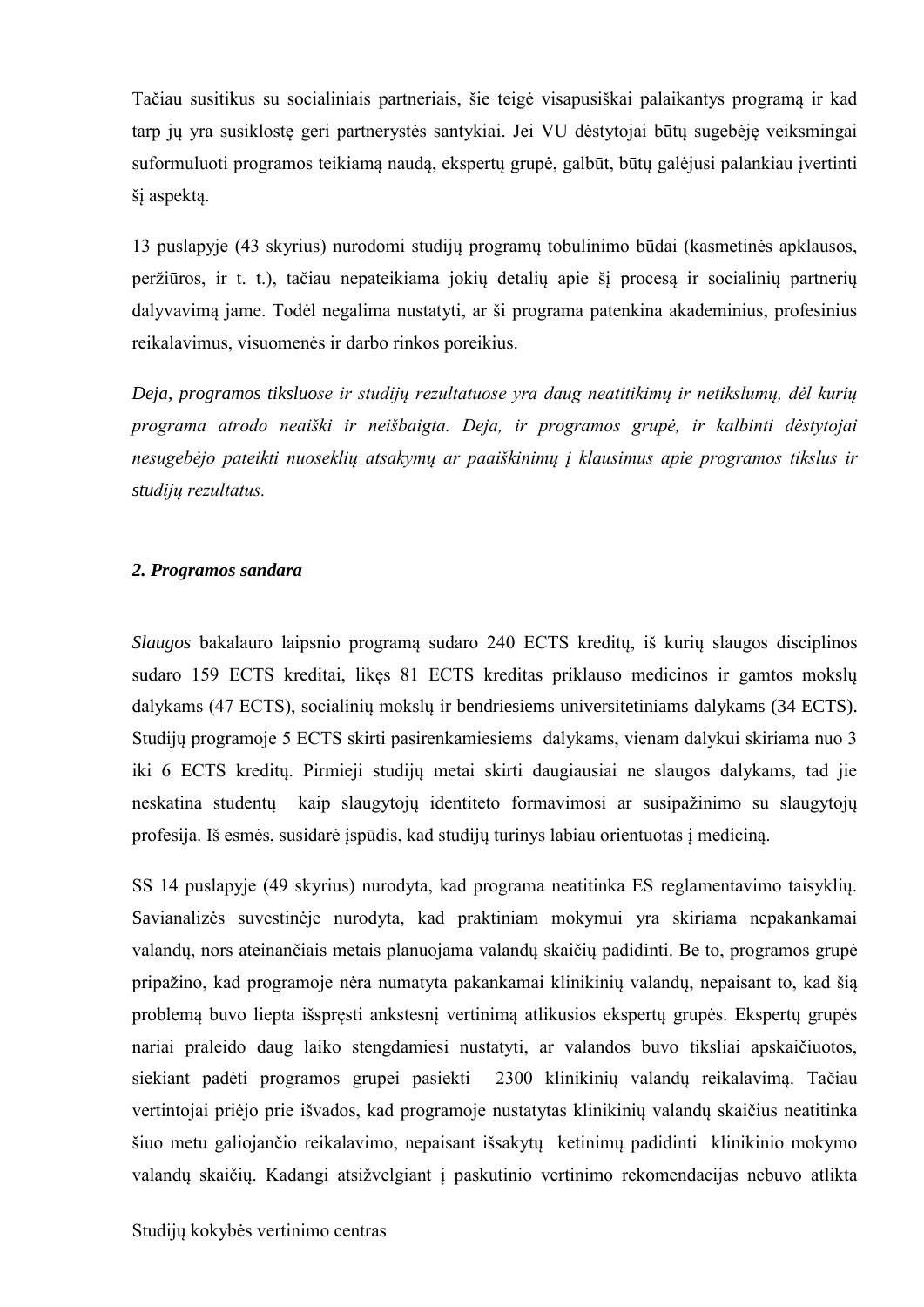pakankamai patobulinimų dėl mokymo valandų skaičiaus, todėl sunku šią programą leisti akredituoti.

Studiju dalykai saraše pateiktuose moduliuose nesikartojo, tačiau galima teigti, kad kai kurios pagrindinės slaugos temos, kurių aktualumas ateityje didės, yra įtrauktos į programą, pvz., psichinė sveikata, geriatrija. Tačiau dėl nurodytų studijų rezultatų trūkumo ir sprendimo įterpti programos studijų rezultatus į modulius, šį studijų turinį buvo sunku įvertinti, o pokalbiai su programos grupe nepadėjo ekspertams įvertinti šio studijų turinio aspekto. Per susitikimus su dėstytojais, studentais ir administracija ekspertų grupei pateiktuose atsakymuose buvo neatitikimų dėl turinio, vertinimo metodų, dėstymo valandų ir praktikos valandų.

Dėstytojai nurodė, kad nebuvo rengiama reguliarių komandos susirinkimų, tad galima daryti prielaidą, kad komandos nariai nežinojo visų dėstytojų, dalyvaujančių *Slaugos* programoje. Ekspertu grupė priėjo prie išvados, kad tai gali paaiškinti, kodėl atidžiau išnagrinėjus modulio aprašus paaiškėjo, kad pagrindinės kompetencijos ir specifinės dalyko kompetencijos yra nesuderintos ir todėl studijų turiniui trūksta nuoseklumo. Programos dėstytojai tokiose specializacijų srityse, kaip vėžys ir motinos sveikata, parodė puikų akademinį ir klinikinį pasirengimą. Tačiau dėl to, kad trūksta slaugos dėstytojų, dėstančio programos temas, kurios atspindėtų slaugos mokslo ir meno srityje pasiektą pažangą, programoje trūksta slaugos praktikos aptarimo.

### <span id="page-26-0"></span>*3. Dėstytojai*

Dėstytojai atitinka teisinius reikalavimus:

 $-$  mažiausiai 50 proc. programos dalykų privalo dėstyti mokslininkai = 64 proc.;

 $-$  per 50 proc. dėstytojų turi ne mažiau nei 3 metų praktinio darbo patirties  $=$  per 90 proc.

Dėstytojai turi akademinės patirties, dauguma jų turi mokslų daktaro laipsnį, ir visi profesoriai ir docentai turi mokslinių tyrimų ţinių. Visi *Slaugos* programoje dėstantys dėstytojai turi dėstymo ir praktinės patirties.

Tačiau dėstytojų kvalifikacijos priklauso daugiausiai medicinos sričiai ir nėra pakankamos, norint užtikrinti slaugos etosą ir perspektyva. Ši problema buvo nurodyta ankstesnėse programos vertinimo išvadose, tačiau situacija išliko nepakitusi. Nebuvo pastebėta jokių akivaizdžių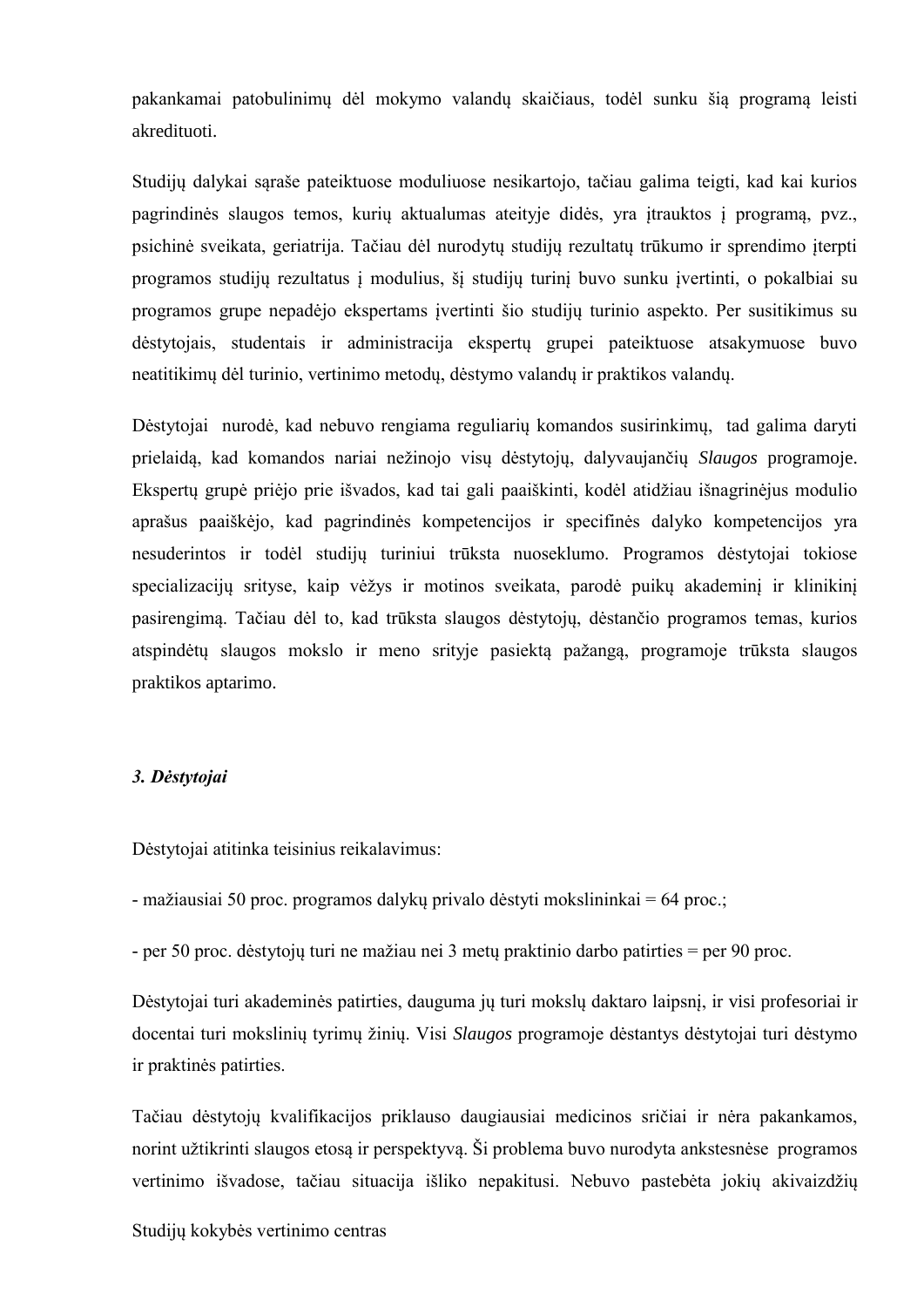irodymų, kad šioje srityje daromi patobulinimai. Be to, slaugėms prižiūrinčioms studentus jų profesinės praktikos metu nėra vedami jokie apmokymai, kurie labai rekomenduojami norint užtikrinti sėkmingą mokymasi praktikos vietose.

Dėstytojų yra 40. Kadangi dauguma jų yra medikai, jie dirba pedagoginį ir praktinį darbą, todėl jiems sunku skirti daugiau laiko slaugos programai plėtoti. Tik keletas dėstytojų turi slaugos išsilavinimą, todėl ir dėl šios priežasties sunku užtikrinti programos plėtotę ir studijų rezultatų pasiekimą slaugos dalykuose.

Dėstytojų ir studentų santykis savianalizės suvestinėje nurodytas kaip "puikus", neįvardijant konkrečių skaičių. Yra įrodymų, kad per pastaruosius trejus metus įvyko keletas pokyčių dėstytojų personale, tačiau apskritai personalo kaita nedidelė.

Universitetas remia dėstytojų profesinį tobulinimą. Dėstytojai aktyviai dalyvauja savo specializacijos srities konferencijose ir seminaruose. Per pastaruosius penkerius metus buvo vykdoma keletas tarptautinių projektų, kuriuose dėstytojai dalyvavo. Universitetas siūlo įvairius kursus, skirtus dėstytojų dėstymo kompetencijoms plėsti (supažindinant su naujais dėstymo metodais). Tačiau pasirodė, kad dėstytojų susidomėjimas profesinių kvalifikacijų kėlimu apsiriboja medicinos sritimi, o tai neduoda jokios naudos slaugos dalykams, kas turėtų būti daroma ir pabrėžiama slaugos programoje. Personalo plėtros tikslai ir uždaviniai buvo neaiškiai išdėstyti, pavyzdžiui, nėra aiškiai nurodyta, ar yra kokia nors sisteminė personalo plėtros strategija, ir kaip ji susijusi su programos vystymu.

Programos dėstytojai daugiausiai turi medicininį išsilavinimą ir jų moksliniai straipsniai nagrinėja medicinos srities dalykus. Dėstytojai taip pat parengė ir išleido slaugai skirtos literatūros vykdydami svarbų, Europos Sąjungos finansuojamą projektą. Knygos naudojamos programoje ir lavina studentų teorinį mąstymą slaugos srityje ("Slaugos teorija", "Koncepciniai slaugos modeliai: analizė ir taikymas").

<span id="page-27-0"></span>Programos dėstytojai aktyviai dalyvauja moksliniuose tyrimuose, tačiau dauguma tyrimų nėra tiesiogiai susiję su vertinama studijų programa. Įtraukti tikrąjį slaugos specialistų požiūrį į tyrimą neturint slaugos išsilavinimo ir gilesnių žinių nėra lengva.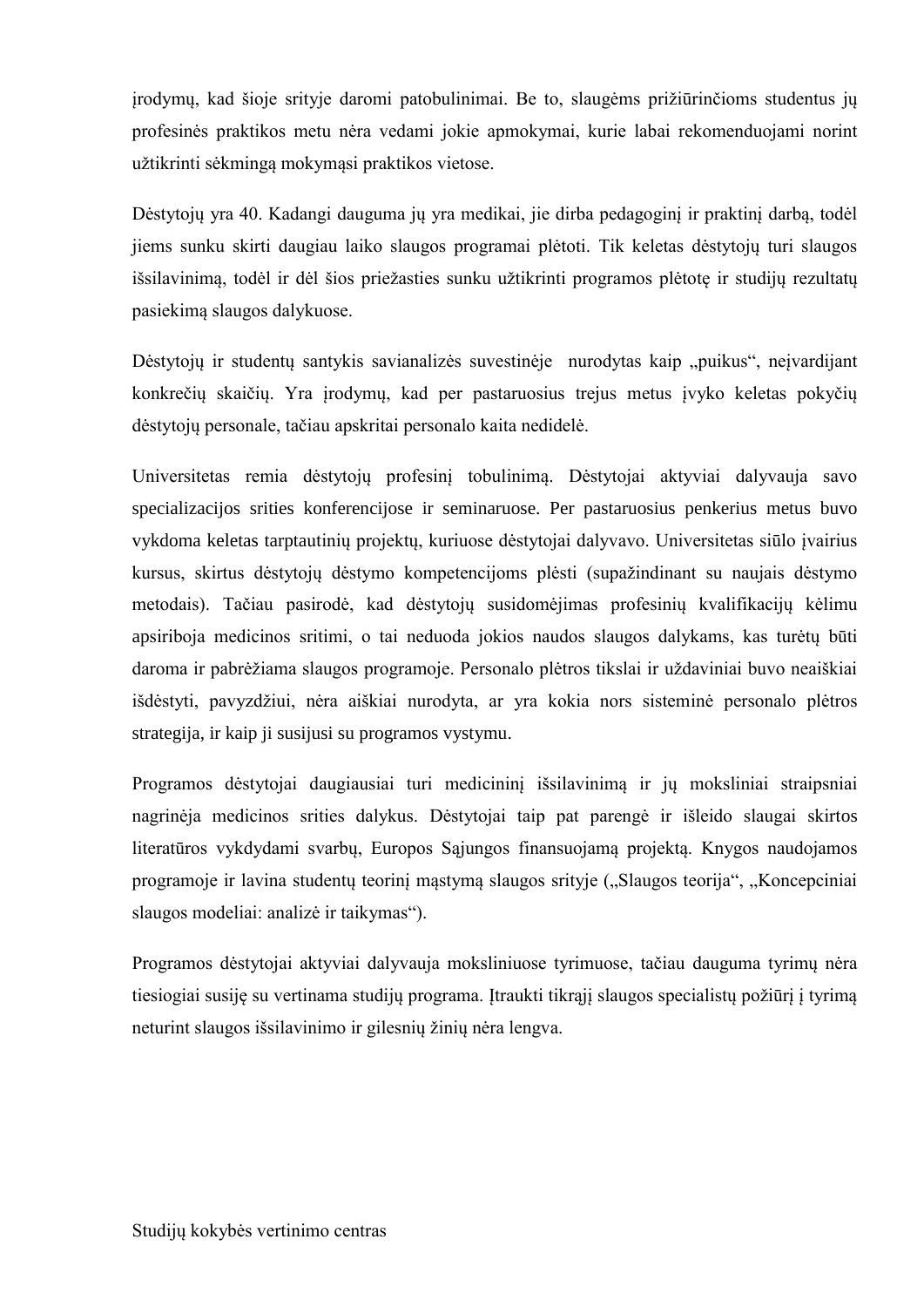### *4. Materialieji ištekliai*

Materialieji ištekliai tenkina minimalius reikalavimus, tačiau juos būtina gerinti. Nėra naudinga, kad patalpos yra išdėstytos po visą miestą, o kai kurias patalpas reikėtų suremontuoti. Slaugos studijų teoriniai kursai dėstomi keturiuose skirtinguose Vilniaus universiteto pastatuose. Slaugos bakalauro studentai auditorijomis dalijasi su kitais Medicinos fakulteto studentais. Todėl auditorijų apžiūros metu pastebėta, kad kartais kyla sunkumų dėl kabinetų užimtumo.

Specialios slaugos studijos vykdomos Medicinos fakulteto dviejuose Slaugos studijų centruose, dviejose ligoninėse ir keliose klinikose. Laboratorijų ir dėstymo kabinetų skaičius SS (Priedas 3.6 "Studentų mokymo bazės") yra nurodytas kaip pakankamas. Tačiau per apsilankymą Slaugos studijų centre (Kairiūkščio g. 2) buvo parodytas tiktai vienas nedidelis studijų kabinetas, kuriame telpa ne daugiau nei 10 studentų. Deja, tai buvo vienintelis *Slaugos* bakalauro studentams skirtas studijų kabinetas, kuris buvo parodytas ekspertų grupei per vizitą, o juk vieno kabineto nepakanka studijuoti visiems *Slaugos* bakalauro studentams.

Klasėse esančio inventoriaus ir įrangos, skirtos teoriniams kursams, pakanka programos tikslams pasiekti. Visi studentai ir dėstytojai gali naudotis kompiuterine įranga (su modernia programine įranga) ir interneto prieiga fakultete. Per vertinimo grupės vizitą matytas įrangos kiekis (manekenai, slaugos priemonės ir t. t.) esantis Slaugos studijų centre (Kairiūkščio g. 2), yra nepakankamas tam, kad visi slaugos studentai galėtų įgyti slaugos procedūrų ir metodų žinių. Nors laboratorijos gerai techniškai aprūpintos Medicinos fakultete, tačiau jos neturi ypatingos svarbos slaugos programai. Slaugos studijų centro (Kairiūkščio g. 2) sąlygas būtina gerinti.

Visi universiteto studentai gali naudotis bibliotekomis, kurių dydis ir turima įranga yra pakankami. Tačiau studentai neturi patalpų, kur jie galėtų atlikti savarankiškas užduotis, skaityti Slaugos studijų centre (Kairiūkščio g. 2), Fakulteto centriniame universiteto miestelyje ir jo bibliotekoje (M.K. Čiurlionio g. 21/27). Studentai gali naudotis kitų bibliotekų, pavyzdžiui MKIC, paslaugomis, tačiau tai reiškia, kad jie turi keliauti iš vienos vietos į kitą, kad galėtų šiomis paslaugomis pasinaudoti.

Remiantis ekspertų grupės pastebėjimais per vizitą į Medicinos fakultetą (M.K. Čiurlionio g. 21/27) ir į vieną iš Slaugos studijų centrų (Kairiūkščio g. 2), galima daryti išvadą, kad dėl senų pastatų studijų kabinetai ne visada atitinka sveikatos apsaugos ir saugos reikalavimus.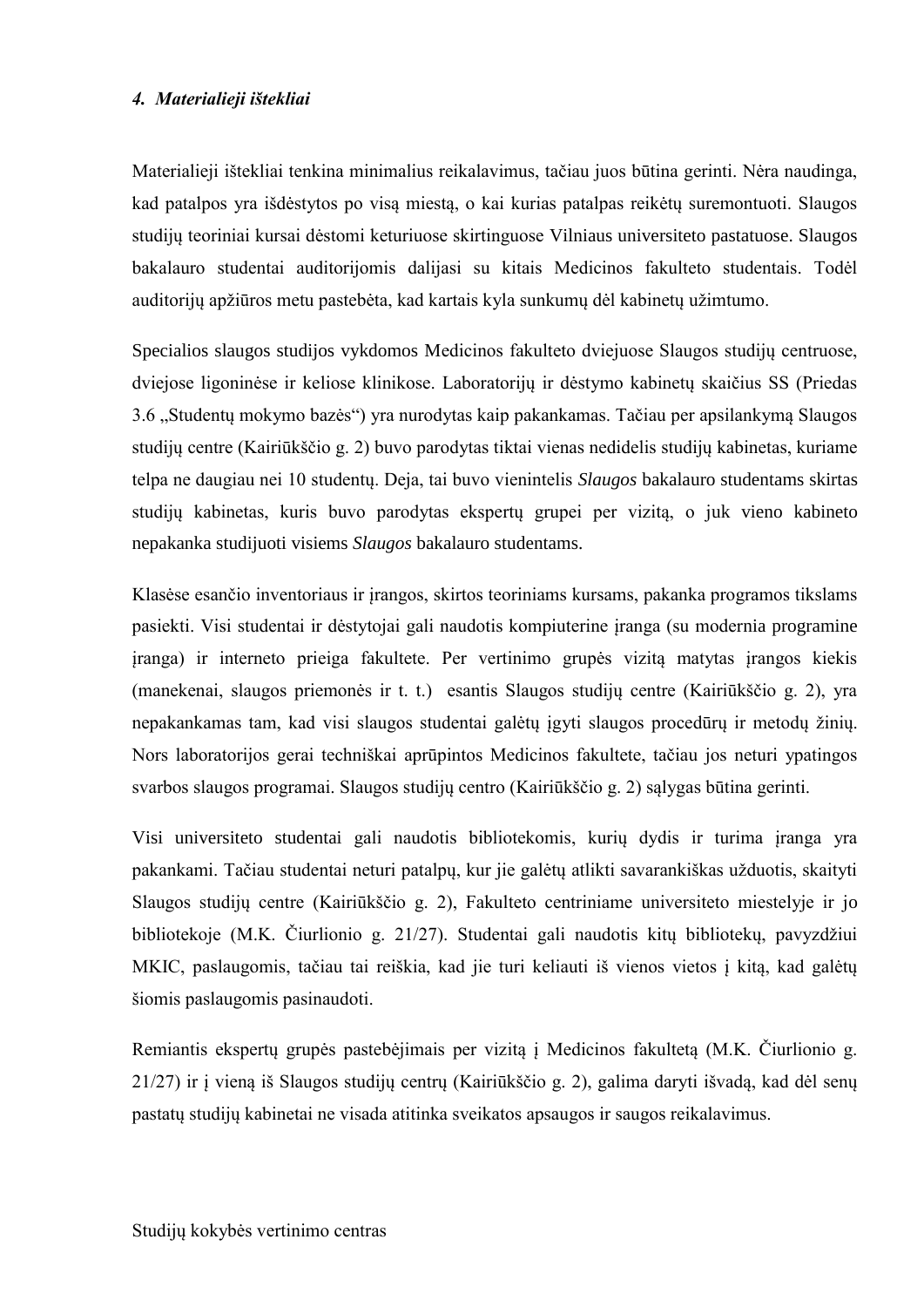Universitetas nurodė, kad yra geras aprūpinimas praktikos vietomis, tai pažymėjo ir patys studentai. Jie minėjo pageidavimą turėti daugiau klinikinės praktikos, kuri prasidėtų jau pirmais studijų metais, kad studentai galėtų geriau susipažinti su slaugos profesija. Visi socialiniai partneriai per susitikimą minėjo, kad universiteto bakalauro studentų praktiniai įgūdžiai galėtų būti gerinami, tačiau bendras jų žinių lygis yra geras.

Kalbant apie dėstymo medžiagą (SS, Priedas 3.2, Studijų dalykų aprašai), keletas vadovėlių yra pasenę ir juos reikia pakeisti naujesniais leidiniais tų sričių, kuriose įvyko reikšmingų pokyčių, o požiūriai į slaugos standartus ir etiką, sveikatos apsaugos politiką bei sociologiją pasikeitė. Moksliniai straipsniai apie slaugos praktikos srityje atliekamus tyrimus turėtų būti įtraukti į dabartinį privalomos literatūros sąrašą, ypač literatūros klinikiniais (biomedicinos) klausimais. Kalbant apie vadybos ir tyrimų metodų temas, atitinkami slaugos mokslo aspektai taip pat turėtų būti įtraukti į privalomų dalykų sąrašą. Per susitikimą dėstytojai nurodė, kad jie daugiausia naudoja specifinę (medicininę) literatūrą, o apie slaugą tiesiog kalba paskaitų metu. Be to, per susitikimus su studentais šie nurodė slaugos literatūros trūkumą ir kad turimos knygos yra pasenusios.

Studentai ir dėstytojai turi prieigą fakultete ir iš namų prie plataus spektro specialybę atitinkančių mokslinių žurnalų duomenų bazių. Visos nurodytos duomenų bazės yra tinkamos studijoms ir tyrimų vykdymui bakalauro studijose. Studentams suteikta nemokama interneto prieiga prie specializuotų straipsnių. Tačiau pakalbėjus su studentais išaiškėjo, kad jie nėra labai aktyvūs šių duomenų bazių naudotojai.

### <span id="page-29-0"></span>*5. Studijų eiga ir jos vertinimas*

Studentų priėmimas į slaugos bakalauro studijų programą yra vykdomas vadovaujantis Lietuvos ministerijos taisyklėmis, kurios taip pat yra prieinamos internetiniame puslapyje. Universiteto svetainėje nurodomi pagrindiniai priėmimo į visas bakalauro studijų programas kriterijai, nurodant kad atskiriems kursams (studijų dalykams) gali būti taikomi specifiniai reikalavimai. Tačiau universiteto svetainėje nenurodoma, kad *Slaugos* programai būtų taikomi kokie nors specifiniai reikalavimai. SS nurodomas reikalavimas, kad studentai, norintys studijuoti slaugą, privalo turėti brandos atestatą, konkretaus nurodyto dalyko ir lietuvių kalbos egzamino įvertinimą. Šie priėmimo reikalavimai yra logiški ir pagrįsti *Slaugos* bakalauro programai. Tačiau galbūt vertėtų atsižvelgti į stojančiųjų asmenines savybes, tokias kaip atjauta, rūpinimasis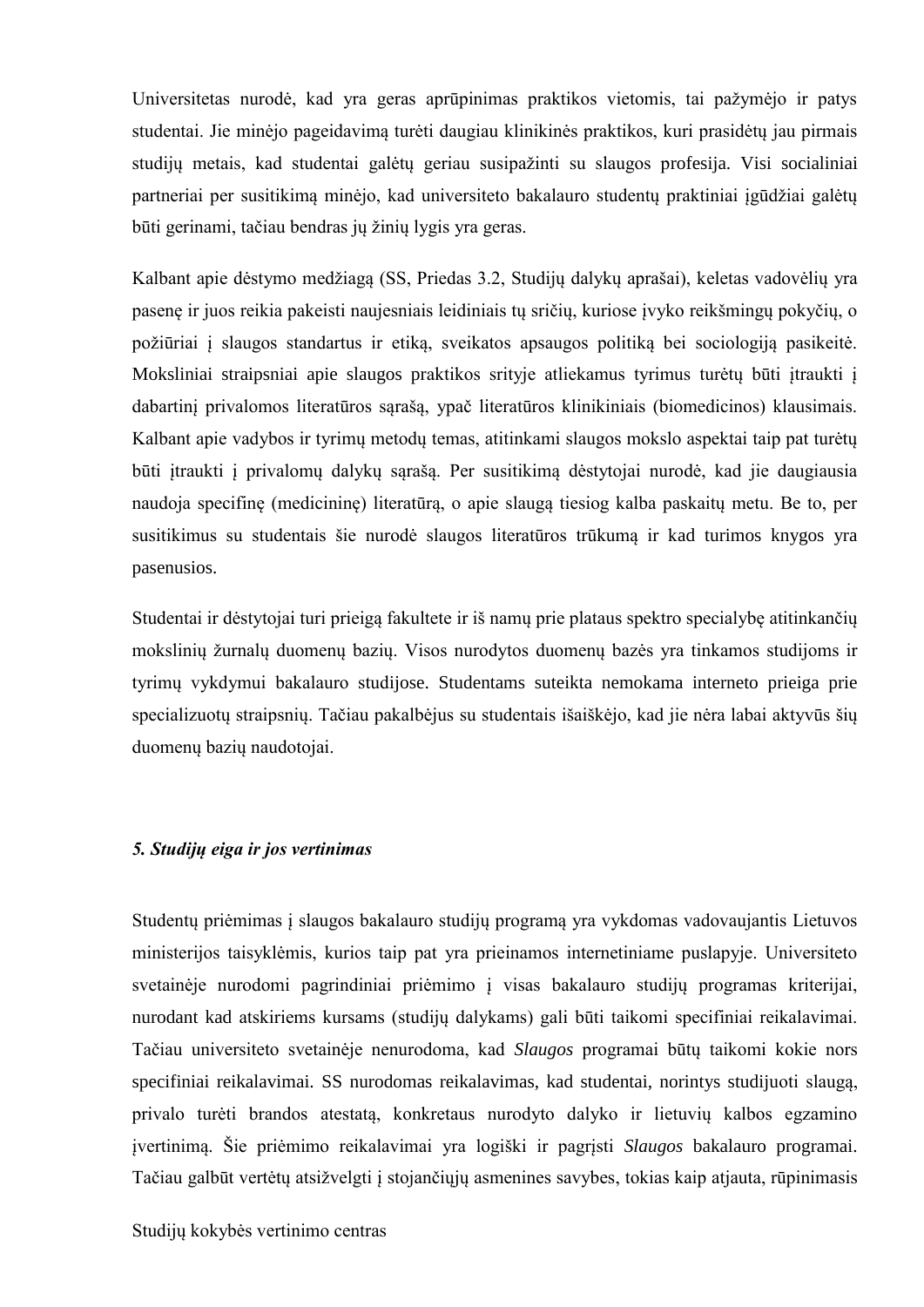kitais, ar jų vertybes, tokias kaip sąžiningumas ir dorumas, kadangi šios programos studentų nubyrėjimo siekia 29 procentus. Jis yra aukštas (ir toks pats aukštas buvo nurodytas ankstesnės ekspertų grupės vertinimo išvadose). Nubyrėjimas ypač didelis buvo 2011–2012 mokslo metais (43,8 proc.) Po pokalbių su administracija paaiškėjo, kad pagrindinė didelio nubyrėjimo priežastis glūdi tame, kad daugelis studentų pasinaudoja slaugos programa, kaip galimybe patekti į medicinos studijų programas. Po tolesnių šios problemos aptarimų su dėstytojais ir fakulteto personalu atrodė, kad ši problema, tarsi, buvo už fakulteto kompetencijos ribų ir ekspertų grupė pastebėjo pasyvų požiūrį į šį perėjimą iš slaugos į medicinos studijų programas. Atsižvelgiant į dabartinę situaciją Lietuvoje, slaugės ir slauga privalo užtikrinti šios profesijos populiarumą ir sanglaudą. Naujai įstojusiems studentams teigiamo slaugos įvaizdžio formavimas, kuris apimtų pastangas mažinti nubyrėjimo mąstą ir išlaikyti gerus studentus, yra svarbus šio siekio elementas. Fakultete turėtų dirbti daugiau dėstytojų, turinčių mokslinį laipsnį slaugos srityje ir lavinančių stiprų slaugos identitetą, kurie galėtų būti geras pavyzdys slaugos studentams pamėgti slaugos profesiją studijų metu. Be to, daugiau slaugos dalykų pirmaisiais studijų metais padėtų studentams pasilikti *Slaugos* studijų programoje.

Dėl anksčiau šiose vertinimo išvadose nurodytų priežasčių, pvz., neaiškūs studijų rezultatai, dėstymo ir vertinimo metodai, šios dalies įvertinimas nebuvo lengva užduotis ekspertų grupei. Modulių aprašų detali analizė nepadėjo, kadangi buvo sunku suprasti, kaip kai kurie vertinimo metodai galėtų padėti įvertinti studijų rezultatus, pvz., atvirų klausimų naudojimas siekiant įvertinti studentų savarankišką tobulėjimą ir kūrybinį mąstymą. Be to, buvo sunku suprasti, kaip programa galėtų pasibaigti baigiančiųjų studentų kompetencijų įvertinimu per baigiamojo darbo gynimą. Paklausus, personalas nesugebėjo plačiau paaiškinti šio teiginio. Tik pažymėjo, kad jie daugiausia vertina tik žinias, ne visas kompetencijas.

Vilniaus universiteto *Slaugos* programoje sudaromos geros galimybės studentams dalyvauti tarptautinėse judumo programose. Universitetas yra užmezgęs ryšius su universitetais Slovėnijoje ir Turkijoje, tačiau tik 4 studentams jose dalyvaujant, aktyvumas šiuo metu yra mažas. Pasak personalo, toks mažas aktyvumas dažniausiai yra dėl prasto užsienio kalbų mokėjimo. Yra teigiamų pokyčių šioje srityje įrodymų ir užsienio kalbų dėstymas įtrauktas į pirmą *Slaugos* programos kursą. Mokykla bendradarbiauja su universiteto tarptautinių ryšiu biuru, skelbdama apie studijas užsienyje ir jas reklamuodama. Ekspertų grupė pastebėjo skelbimus ir informaciją, teikiamą studentams dėl tarptautinių mainų galimybių. Personalas neturėjo tokių pačių puikių mainų galimybių, tačiau per susitikimą su dėstytojais nurodė, kad universitetas bandė "internacionalizuoti" jų dėstymą ir studijas.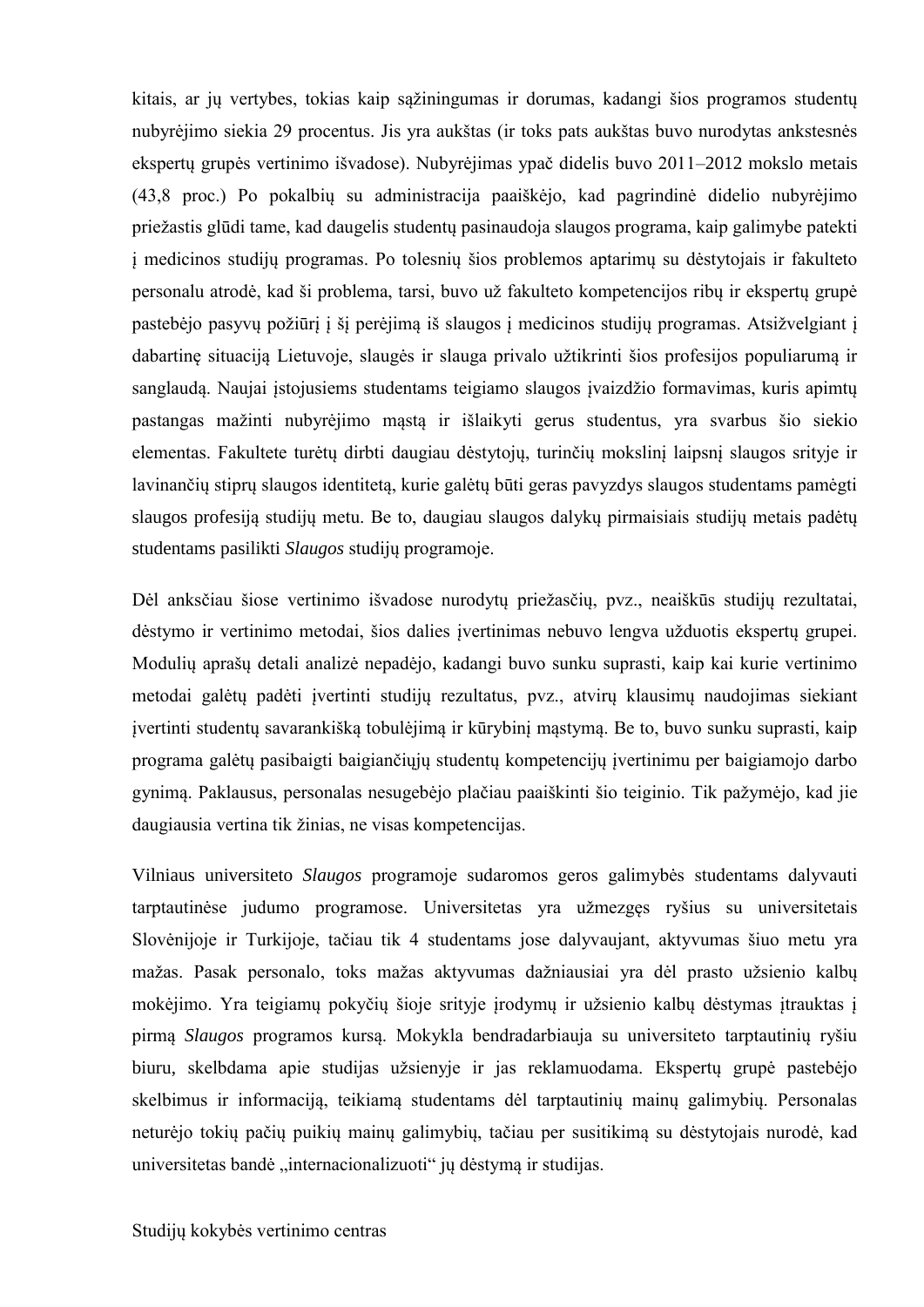Studentams skirta informacija teikiama universiteto svetainėje ir Medicinos fakulteto administracijoje. Tiek universitetas, tiek katedra teikia tam tikrą socialinę paramą. Tai trumpai paminėta SS. Kalbant apie konkrečius dalykus, pavyzdžiui, paramą studentams su negalia, yra įrodymų, kad universitetas rūpinasi studentais, kaip to reikalauja šalies įstatymai. Universitetas apgyvendina studentus, kai tai būtina.

SS nurodyta, kad dėstytojai taiko nemažai skirtingų vertinimo metodų. Įskaitant tarpinius ir baigiamuosius egzaminus, kolokviumą, seminarus ir kt. SS šie metodai įvardyti, kaip prisidedantys prie dėstytojų galutinio įvertinimo. Tačiau SS nurodoma, kad dėstytojai "yra skatinami" įtraukti šių metodų vertinimo rezultatus į galutinius balus ir todėl reikia atlikti tolesnį tyrimą, siekiant nustatyti, kokią reikšmę ir procentinę dalį šie skirtingi metodai galėtų turėti ir kaip jie galėtų būti įtraukti į galutinį studentų vertinimą. Paklausus personalo apie vertinimą ir balų skaičiavimą, jie nurodė, kad universitetas neturi konkretaus balų skaičiavimo metodo, tai galėtų paaiškinti slaugos studentams skirtus aukštus įvertinimo balus. Kai šis klausimas buvo iškeltas SS dokumente, dėstytojai teigė, kad jie negalvoja, kad SS dokumente pateikta balų skalė yra tiksli. Ši situacija dar kartą atskleidė nuoseklumo trūkumą tarp VU personalo, ir patvirtina ekspertų grupės nuomonę, kad SKVC pateiktas dokumentas nebuvo plačiai prieinamas. Tai kelia didelį ekspertų grupės susirūpinimą.

SS aiškiai nurodoma, kad ši programa patenkina darbdavio ir įdarbinimo lūkesčius. Tai patvirtino ir susitikimas su socialiniais partneriais, kurie labai gyrė programą.

### <span id="page-31-0"></span>*6. Programos vadyba*

Formaliajame programos vadybos lygmenyje atsakomybė dėl sprendimų priėmimo ir kontrolės yra aiškiai paskirstyta. Tą patį galima pasakyti ir apie atsakomybę su programos įgyvendinimu susijusių duomenų kaupimo ir analizės atžvilgiu. Programa vertinama kokybės užtikrinimo universiteto lygiu ir vidinio, fakultete vykdomo kokybės užtikrinimo bendrajame procese. Pastarąjį procesą sudaro studentų apklausos, valdybos ir komitetų susirinkimai. Socialinių partnerių nuomonė taip pat išklausoma, kadangi jie suteikia informacijos apie studentų praktinį darbą. Studentų nuomonės taip pat paisoma. Programos vertinimų rezultatai turėtų būti naudojami programai tobulinti. Šie procesai atitinka Nacionalinius ir universiteto studijų reglamentus.

Studijų kokybės vertinimo centras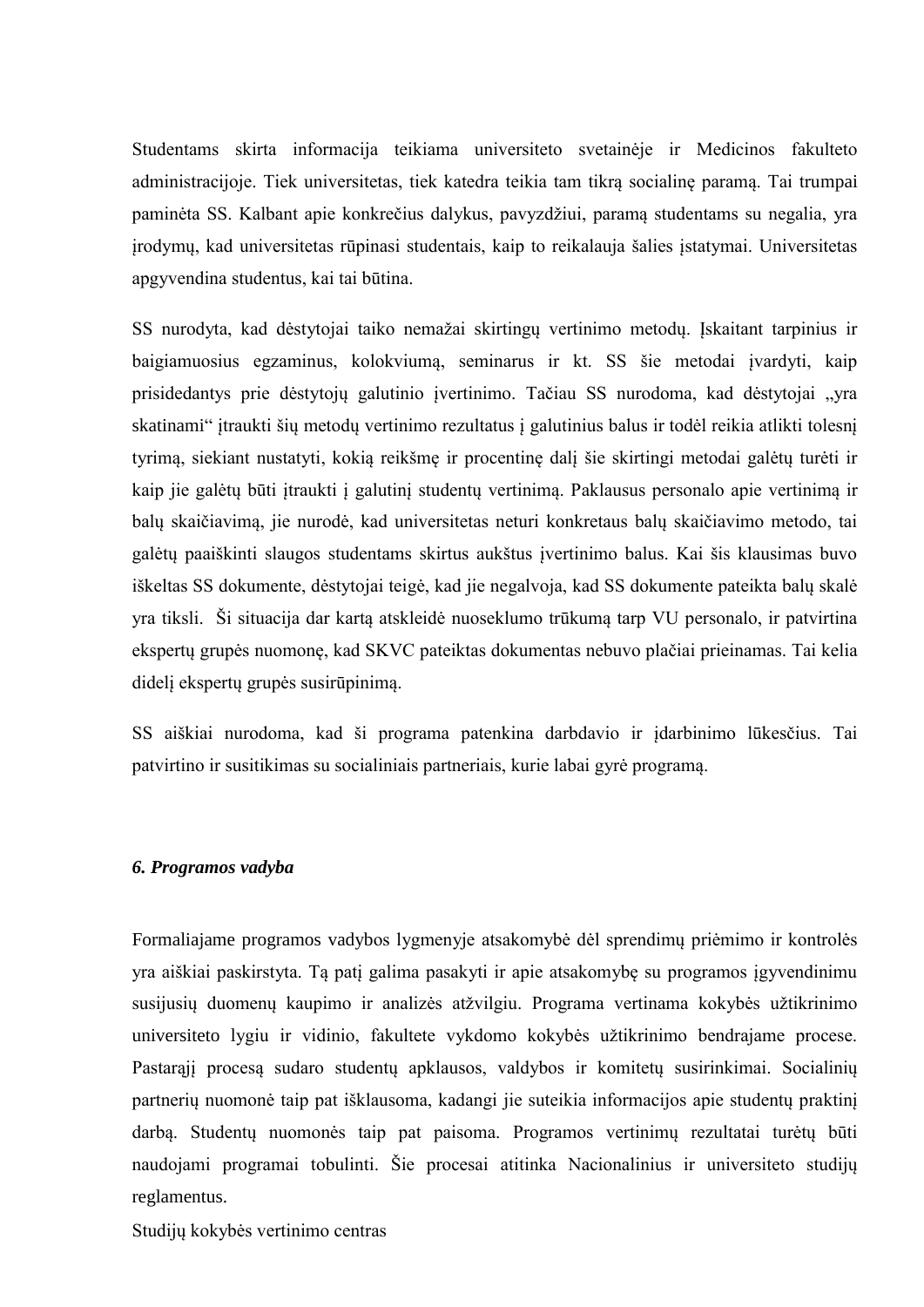Studijų programos ir jos įgyvendinimo ir dėstymo kokybė priklauso ir nuo konkrečių dėstytojų profesinių kvalifikacijų (daugiau slaugių nei kitų profesijų atstovų) ir dėstytojų pedagoginės kvalifikacijos. Programos ir studijų turinio kūrimui ir peržiūrėjimui atlikti personalas privalo būti tinkamai pasirengęs ir turėtų būti sukurtas atitinkamas fakulteto plėtros planas, kuris užtikrintų, kad reikiamas skaičius dėstytojų turėtų mokslo laipsnius slaugos srityje. Personalui taip pat būtina atitinkama platforma, skirta tarpusavio bendravimui, siekiant bendrai dirbti ties šia programa ir užtikrinti, kad modulių dėstymas nevirstų individualia veikla, bet atspindėtų vientisą studijų turinį. Šios programos plėtrai būtinas stipresnis vadovavimas ir personalo suinteresuotumas. Be to, situacija, kuomet didelis skaičius studentų pereina iš slaugos į medicinos studijas, reikalauja vadovybės įsikišimo, kad būtų išlaikyti studentai *Slaugos* programoje.

Nors keletas dalyvių iš skirtingų grupių (SS grupė ir dėstytojai) paminėjo Slaugos studijų programos komitetą, tačiau ekspertų grupei liko neaišku, kokį vaidmenį komitetas atlieka šiame kontekste.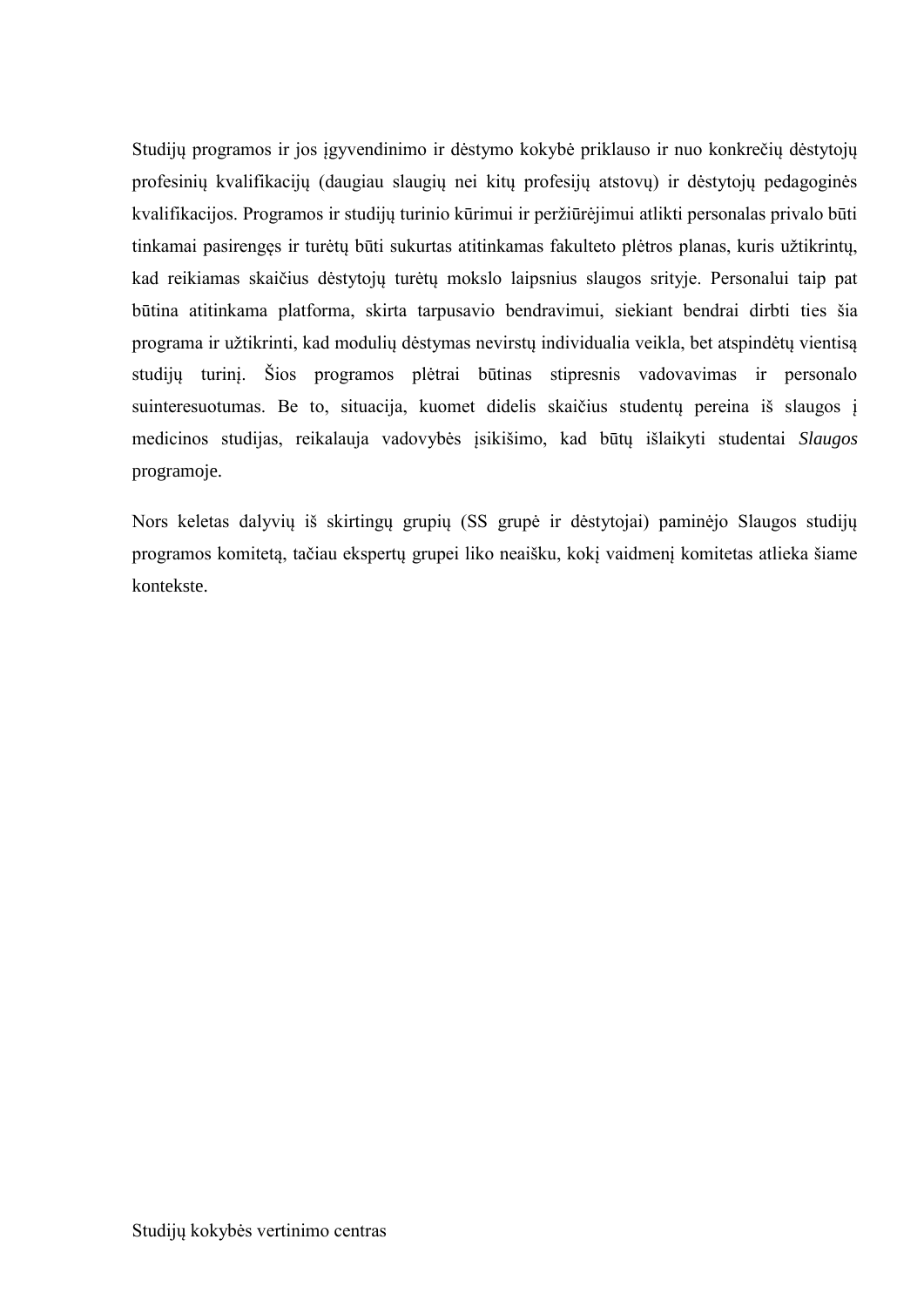### <span id="page-33-0"></span>III. REKOMENDACIJOS

### Pagyros

- 1. Studentai yra gerai parengiami ir prižiūrimi praktikoje. Praktinį darbą prižiūrintis personalas turi puikių akademinių žinių šioje srityje ir motyvaciją, tačiau negauna jokio parengimo šiai konkrečiai užduočiai atlikti.
- 2. Personalas ir studentai demonstruoja stiprią motyvaciją tobulinti jų dėstymo metodus ir norėtų turėti daugiau galimybių tai atlikti.
- 3. Programa rengia specialistus, kurie tenkina socialinių partnerių poreikius.
- 4. Studentai skatinami įsitraukti į mokslinę veiklą, įnešant savo įnašą į studijų turinį, dalyvaujant fakultete leidžiamo žurnalo kūrime, bendraujant su užsienio svečiais ir t. t.

### Rekomendacijos

- 1. Užtikrinti, kad visos ataskaitos būtų atidžiai ir tiksliai sudaromos, ypač rengiant SS, kadangi dėl joje esančių klaidų, susijusių su valandomis, modulių aprašais, išlaikymo rodikliais, nuorodomis, personalo kvalifikacijomis ir studijų plano išskleidimu, ekspertų grupė negalėjo įvertinti programos sandaros.
- 2. Vertinimo metodai neįvertina nurodytų pagrindinių ir specifinių kompetencijų nemažoje modulių dalyje, o personalas neturi aiškaus supratimo, kaip tai atliekama. Šią problemą būtina spręsti ir svarbu, kad galutinis įvertinimas (diplominis darbas) nebūtų naudojamas programų veiksmingumui įvertinti, kadangi tai turėtų būti nuolatinis procesas.
- 3. Šios programos klinikinių valandų skaičius privalo atitikti teisinius ES direktyvos reikalavimus.
- 4. Praktiniam mokymui skirti kabinetai reikalauja rimtos renovacijos (ir patalpų, ir įrangos), kad galėtų tenkinti visų bakalauro studentų mokymo poreikius.
- 5. Reikia užtikrinti, kad būtų reikiamas kiekis dėstymo ir studijų medžiagos (knygų ir straipsnių slaugos tema), ir kad ši būtų nepasenusi. Skatinti dėstytojus ir studentus sistemingai naudotis naujausia slaugos mokslo literatūra visų studijų metu.
- 6. Būtina apmąstyti galimybę įtraukti naujovių į dėstymo ir studijų metodus. Būtina naudoti vertinimo priemones, siekiant užtikrinti, kad studentai galėtų pasiekti jų studijų rezultatus.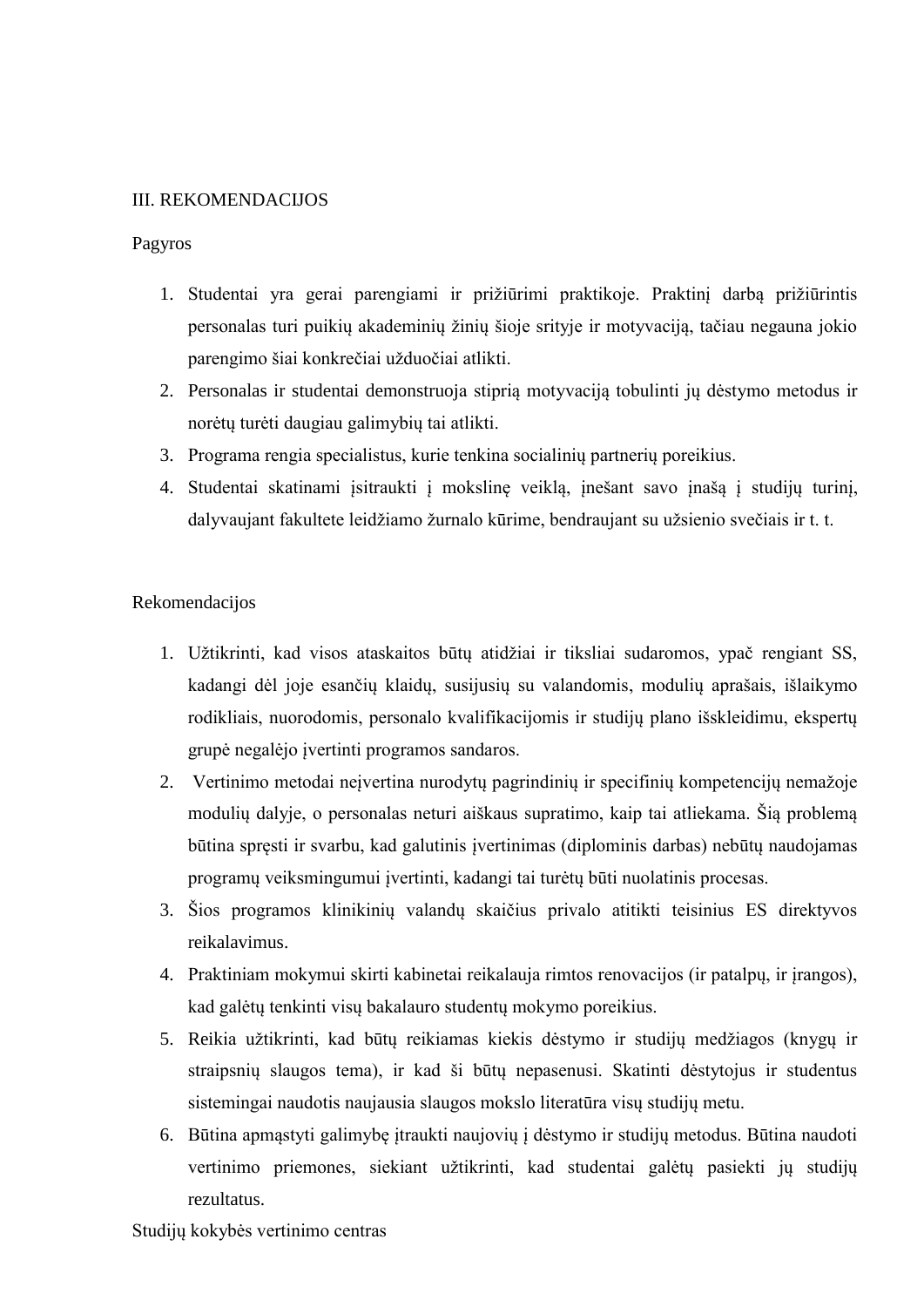- 7. Dėstymo ir studijų metodai turėtų būti naujoviškesni ir naudojamos vertinimo priemonės turėtų padėti studentams pasiektų jų studijų tikslų.
- 8. Savianalizės suvestinės rengėjai, dėstytojai, studentai ir administracija i tuos pačius klausimus neretai pateikė skirtingus atsakymus. Kiekviena šių grupių skirtingai apibrėžė studijų turinį, vertinimo metodus, mokesčius už studijas, praktinio darbo valandas. Galbūt tai, kad programos grupė (visi dėstytojai, dalyvaujantys programoje) nerengia reguliarių susitikimų, galėtų būti to priežastis. Šis klausimas turėtų būti apsvarstytas ir išspręstas.
- 9. Dedamos pastangos pakeisti šią programą į labiau į slaugą orientuotą, tačiau šio tikslo negalima pasiekti neturint slaugos srityje kvalifikuoto personalo. Reikėtų apsvarstyti esamas galimybes padidinti slaugos srityje kvalifikuotų dėstytojų skaičių katedros viduje, pvz., per mainų programas.
- 10. Norint pakeisti programą į labiau į slaugą orientuotą, esamos galimybės privalo būti apsvarstytos, siekiant padidinti skaičių tų slaugos kvalifikaciją turinčių dėstytojų, kurie dirba programoje.
- 11. Reikėtų apsvarstyti priėmimo kriterijus, siekiant sumažinti nubyrėjimo skaičių. Siūloma pakeisti priėmimo sistemą, pagal kurią stojantieji būtų priimami pagal jų motyvaciją būti slaugos specialistais, o ne galimybę vėliau pereiti studijuoti mediciną.

### <span id="page-34-0"></span>IV. SANTRAUKA

Vienas stipriausių išskirtų programos aspektų yra geri santykiai tarp studentų ir dėstytojų. Dėstytojai ir studentai yra labai motyvuoti, dėstymas yra dėstytojų profesinio supratimo dalis, dėstytojai labai gerai paruošia studentus ir prižiūri jų praktinį mokyma. Šia motyvacija galima pasinaudoti kaip pagrindu programos tolesnei plėtrai ateityje.

Deja, programos tikslai, studijų rezultatai ir sandara turi daug trūkumų. Pagrindinės kompetencijos nėra suderintos su specifinėmis dalyko kompetencijomis, todėl studijų turinyje trūksta vientisumo. Programos tikslai ir studijų rezultatai nėra gerai apibrėžti, aiškūs ar viešai prieinami, todėl tarp turinio, dėstymo ir studijų metodų ir vertinimų pasigesta nuoseklumo. Kita rimta problema yra klinikinių valandų skaičius programoje, nes jis neatitinka šiuo metu galiojančių ES reikalavimų. Rekomenduojama peržiūrėti programos sandarą, pataisyti ją taip, kad būtų rišli ir tenkintų ES teisės aktų reikalavimus.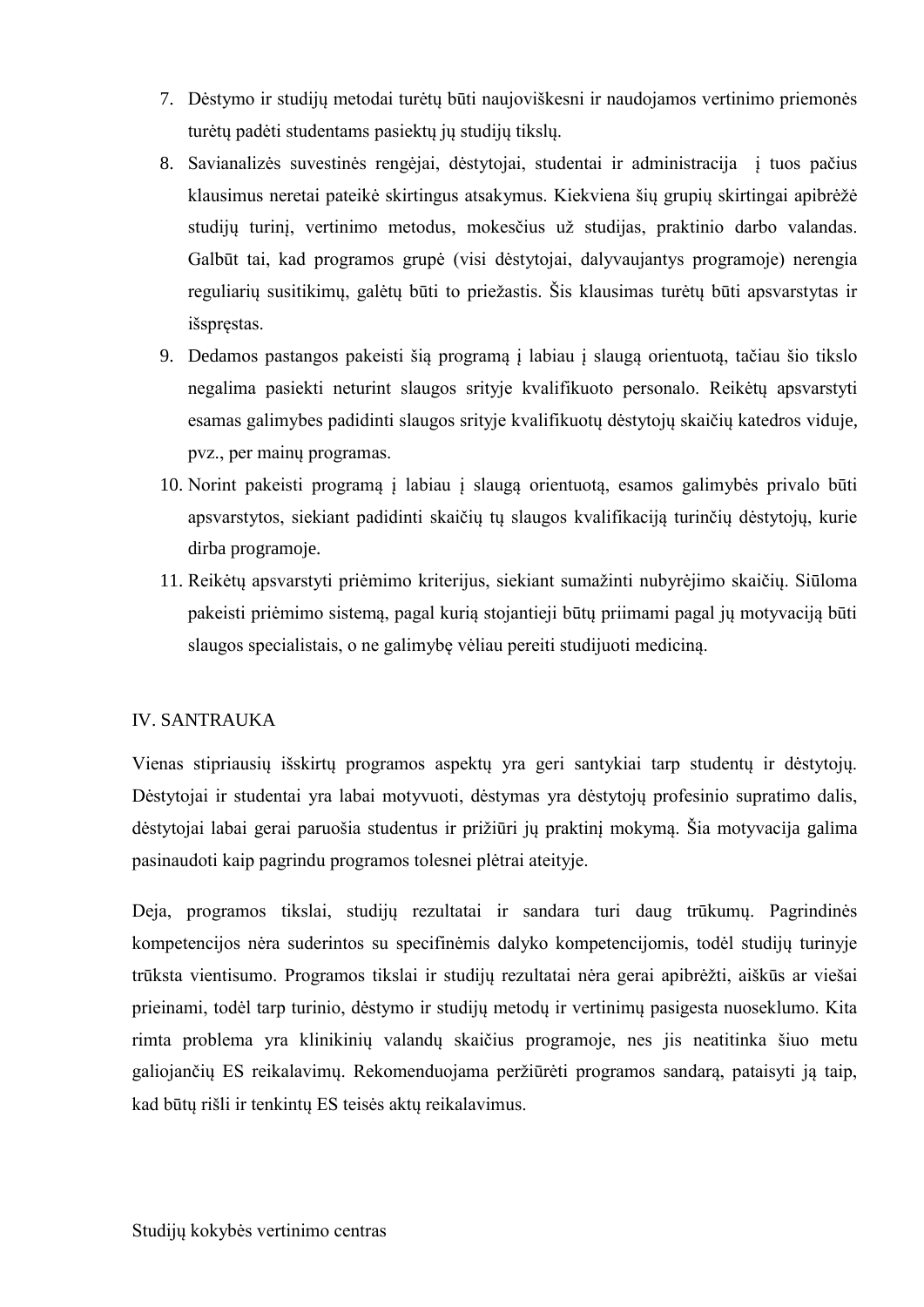Dėstytojai atitinka teisinius reikalavimus ir turi aukštą akademinę kvalifikaciją. Tačiau dėstytojų profesinės kvalifikacijos ir mokslinių tyrimų interesai daugiausia sutelkti į medicinos sritį, o tai nedera su *Slaugos* programa ir todėl būtina kurti slaugos etosa ir požiūri į slaugos sriti moksle. Rekomenduojama pagalvoti apie alternatyvius būdus artimiausiu metu padidinti slaugos srityje akademinę kvalifikaciją turinčių dėstytojų skaičių.

Studentams yra prieinamos mokymosi priemonės ir studijų ištekliai. Jie yra išbarstyti po visą miestą, naujausios literatūros trūksta, kai kuriais atvejais ir studijų išteklių. Rekomenduojama pagerinti studijų bazę ir įsigyti daugiau mokymosi medžiagos. Tačiau praktiniam mokymui skirtos vietos yra geros.

Studijų proceso ir jos vertinimo klausimais SS buvo daugybė netikslumų ir klaidų, dėl to buvo sunku atlikti vertinimą. Rekomenduojame peržiūrėti kontaktinių valandų, praktinio darbo ir savarankiško darbo valandų skaičių ir jų uždavinius. Vertinimo metodai taip pat reikalauja dėmesio. Šiuo klausimu reikia spręsti problemą dėl nenuoseklumo tarp programos tikslo, kompetencijų, studijų rezultatų, turinio ir įvertinimo.

Programos vadyba yra gerai organizuota, o užduotys ir atsakomybės yra gerai paskirstytos ir atitinka studijų reglamentus. Tačiau programos plėtrai būtinas stiprus vadovavimas ir suinteresuotumas slauga. Kadangi studijų programos ir jos įgyvendinimo bei dėstymo kokybė labai priklauso nuo atitinkamą profesinę kvalifikaciją turinčių dėstytojų skaičiaus santykio programoje, todėl rekomenduojama apsvarstyti galimybę įtraukti šį aspektą į programos vadybą. Reguliarūs dėstytojų susitikimai būtų naudingi tobulinant programos sandarą.

### V. PRIEDAS

1. Moduliai privalo būti naujai išdėstyti atsižvelgiant į:

- lygį ir skaičių,
- kreditų skaičių,
- slaugos praktiką ir integravimą į ją;
- direktyvos 2005/30/EB Priede 5.2.1 pateiktus dalykų pavadinimus.

2. Suburti pagrindinę programos komandą, kuri rūpintųsi ryšio tarp slaugos žinių, įgūdžių, kompetencijų ir praktikos kūrimu integruotoje pedagoginėje aplinkoje.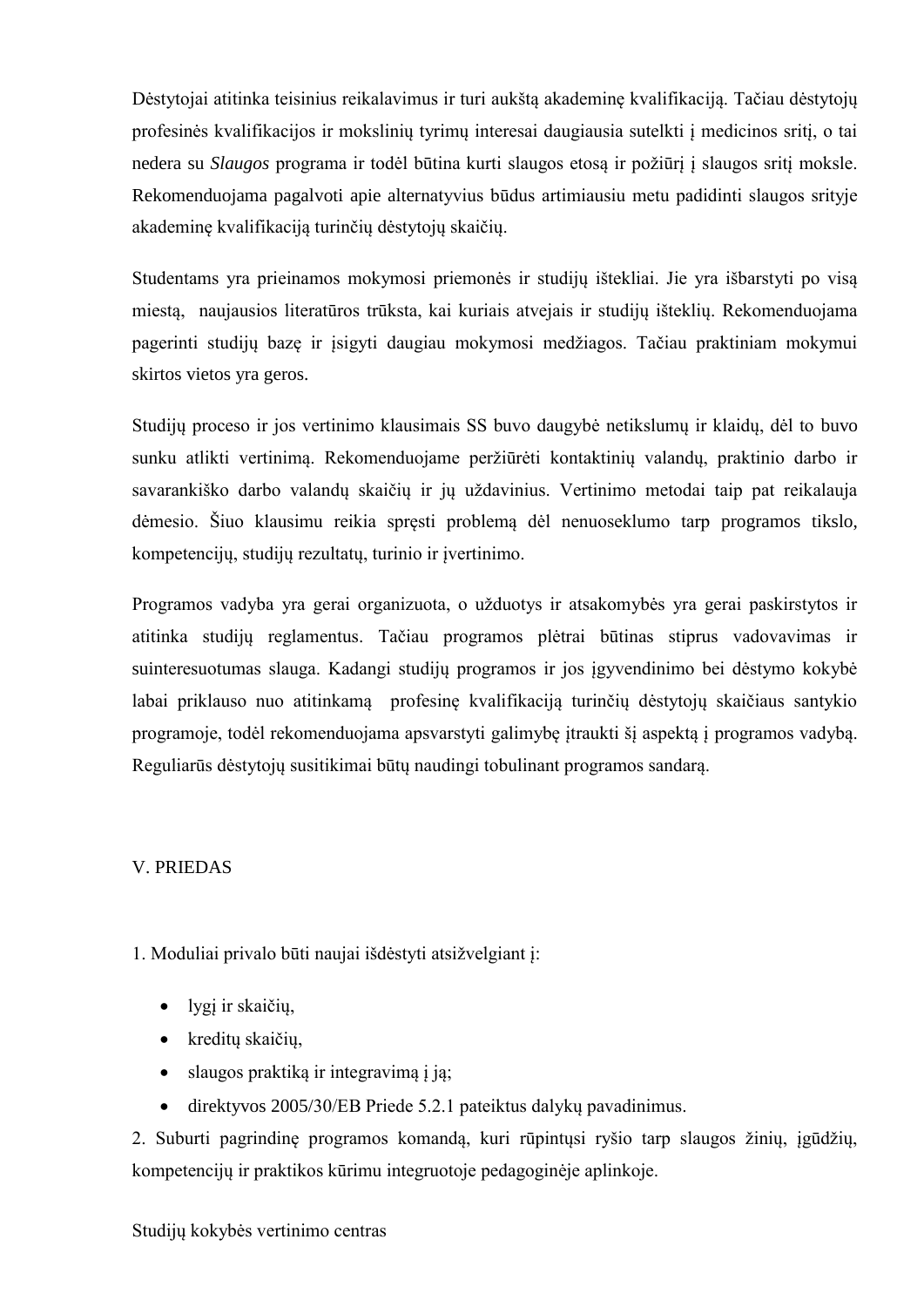3. Sukurti gydytojų ir slaugos specialistų bendradarbiavimo mokant studentus strategiją, siekiant vystyti slaugos mokslą.

4. Užtikrinti, kad būtų sukurta mokslų daktaro laipsnio suteikimo slaugytojoms strategija, kad dabartiniai slaugos studentai galėtų tapti dėstytojais ateityje.

5. Įtraukti mokslinius tyrimus į programą.

6. Persvarstyti dėstytojų atrankos ir išlaikymo strategiją.

7. Sukurti klinikinę praktiką, kuri atitiktų ES taikomą valandų skaičiaus reikalavimą.

8. Sukurti kompetencijomis pagrįstą vertinimo sistemą.

9. Siūlyti diplominių darbų pavadinimus, kuriuose būtų labiau išreikšta slaugos tema.

<span id="page-36-0"></span><…>

Paslaugos teikėjas patvirtina, jog yra susipažinęs su Lietuvos Respublikos baudžiamojo kodekso 235 straipsnio, numatančio atsakomybę už melagingą ar žinomai neteisingai atliktą vertimą, reikalavimais.

\_\_\_\_\_\_\_\_\_\_\_\_\_\_\_\_\_\_\_\_\_\_\_\_\_\_\_\_\_\_

Vertėjos rekvizitai (vardas, pavardė, parašas)